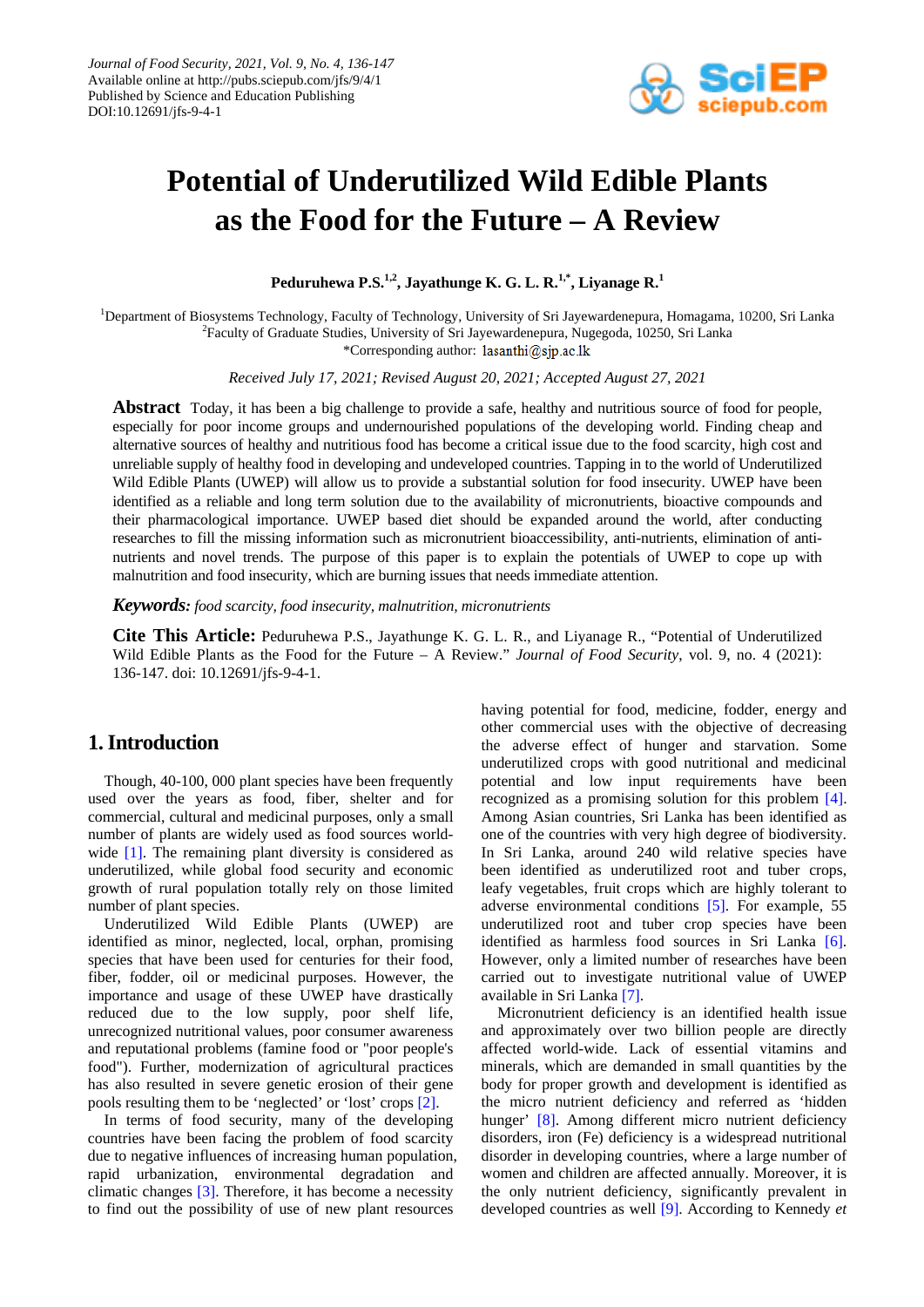*al*., [\[8\],](#page-9-5) the majority of the people in developing countries do not receive enough energy and micronutrients from their diet to fulfill their nutritional requirements. Iron, vitamin A, iodine and energy deficiencies have been recognized as major nutritional problems also in Sri Lanka. However, with reference to the available data on nutritional status at the community level in Sri Lanka, it indicates that the micro nutrient deficiencies or the hidden hunger may be a more serious problem that must be prioritized as a nation.

The erosion of these UWEP species can have an immediate consequence on the nutritional status and food security of rural population, since the enhanced use of these plants can provide a better nutritional value and help the less fortunate to fight against hidden hunger and food insecurity [\[4\].](#page-9-1) Available information on UWEP reveal that there are a number of underutilized fruits, vegetables, herbs, roosts, yams, leaves, tubers, flowers and other plant parts that remain untapped even though they are rich in various functional properties. Worldwide local communities have used these plant species for generations, but recently their traditional uses are being forgotten due to the loss of local knowledge, awareness and modern life style of man. Available limited resources clearly indicate that proper authentication, scientific analysis for functional properties and traditional knowledge of UWEP have to be recorded since these species are a promising solution for global food security. This review provides a comprehensive summary of recently published literature on UWEP, their functional properties (nutritional potential, genetic and physical tolerance, pharmacological importance) and future trends which will facilitate more research awareness among researches around the world for combating hidden hunger and food insecurity.

## **2. World of UWEP and Their Importance as the Future Food**

#### **2.1. Underutilized Wild Edible Plants Available in the World**

From the millions of known plant species around the world, roughly 120 are cultivated as a food source, and out of those, nine species supply over 75% of the global plantderived energy. Apart from that, wheat, rice and maize are used as staple food crops around the world while more than one hundred UWEP species remain neglected [\[10,11\].](#page-9-7) Referring to above findings, many countries around the world are suitable for cultivation of traditional food crops such as wild vegetables, fruits grain, leafy vegetables, spices and medicinal plants [\[12,13\].](#page-9-8)

Throughout the world, there are a number of UWEP species with a potential to help against the global food crisis. Most of these unaccustomed assets are either partly or fully domesticated, stay silent and unevaluated. Instead of meeting the food needs of seven billion people around the world with staple food crops alone, now the focus is shifting towards the UWEP based food diet [\[14\].](#page-9-9) Since a basic diet of carbohydrates, fats, and proteins alone cannot meet the challenge of malnutrition, it is essential to include micro nutrients in the diet as well. Therefore, UWEP can be used as a potential solution for the prevailing micronutrient deficiencies.

More than 100 UWEP around the world have been identified. India, Malaysia, Nepal and Philippines are reported as the countries that are highly utilizing UWEP while Indonesia, Papua New Guinea and Sri Lanka are known as countries that are moderately using UWEP for food and medicinal purposes [\[15\].](#page-9-10) According to Adebowale and Adedire [\[16\],](#page-9-11) over 770 taxa from various groups and less-known species were identified in tropical and subtropical regions and can be categorized as pseudo cereals and millets (22), grain legumes/pulses (14), root/tuber types (55), vegetables (213), fruits (261), nuts (34), industrial crop (25) and others (148), which have a major impact for nutrition, health security and climate resilience.

Several researches have explored different UWEP, especially on food herbs and wild woody plants in Pakistan, West Africa, Nigeria and northwestern Ethiopia [\[4,17,18,19,20\]](#page-9-1) and authenticated and scientifically evaluated nearly hundred plant species. Among those, *Adhatoda vasica, Artemisia scoparia, Galium aparine, Amaranthus viridis, Hedera nepalensis* and *Urtica dioica*  etc. were considered as species which are rich with bioactive compounds. On the other hand, *Cleome gynamandra* (spider plant) was identified as UWEP species after conducting a survey on documented traditional knowledge of these species in western and Nyaza provinces in Kenya [\[21\].](#page-9-12) Based on the findings, spider plant is a highly consuming plant as a vegetable and used for recuperating patients, treat diabetes and gastrointestinal infections. *Indigofera glandulosa* (Barbada) is a wild weed distributed in India, Indonesia and North Australia and *Eryngium foetidum* L. (Spiny coriander) is another leafy spice herb in tropical regions in India. These plants are used as vegetables, since they are enriched with more minerals and vitamins as discussed by Savaliram *et al.*, [\[22\].](#page-9-13) Moreover, medicinal properties and importance of these species as spices were lately found by Sing *et al*., [\[23\].](#page-9-14) Batt *et al*., [\[24\]](#page-9-15) reported another wild species, *Gratlaria tetragana* (Tum-thang) a little known wild edible plant in the north hill region of India. Historically people in those hill regions used to consume bud and flowers of the *Gratlaria tetragana* as a vegetable, which was rich with micronutrients.

Nutritionally rich and medicinally important Underutilized Wild Edible Fruit (UWEF) crops at eastern Himalayas have been analyzed by Rymbai *et al*., [\[25\].](#page-9-16) These UWEF crops namely, *Padus napaulensis, Elaeagnus latifolia, Myrica esculenta, Baccaurea ramiflora Lour, Pyrus pashia, Calamus meghalayensis, Gynocardia odorata, Prunus undulata, Docynia indica, Rhus chinensis* and *Viburnum foetidum* were studied for their habitat and distribution, morphology and quality parameters. According to the study, these fruits were identified as nutritionally rich with minerals, essential fatty acids and antioxidants. Similarly, Pande *et al*., [\[26\],](#page-9-17) evaluated nutritional availability of UWEF crops in Georgia as; loquat (*Eriobotrya japonica*), mayhaw (*Crataegus* sp.), fig (*Ficus carica*), and pawpaw (*Asimina triloba*) and reported that these fruits are rich in various bioactive compounds as: malic acid, phenolic compounds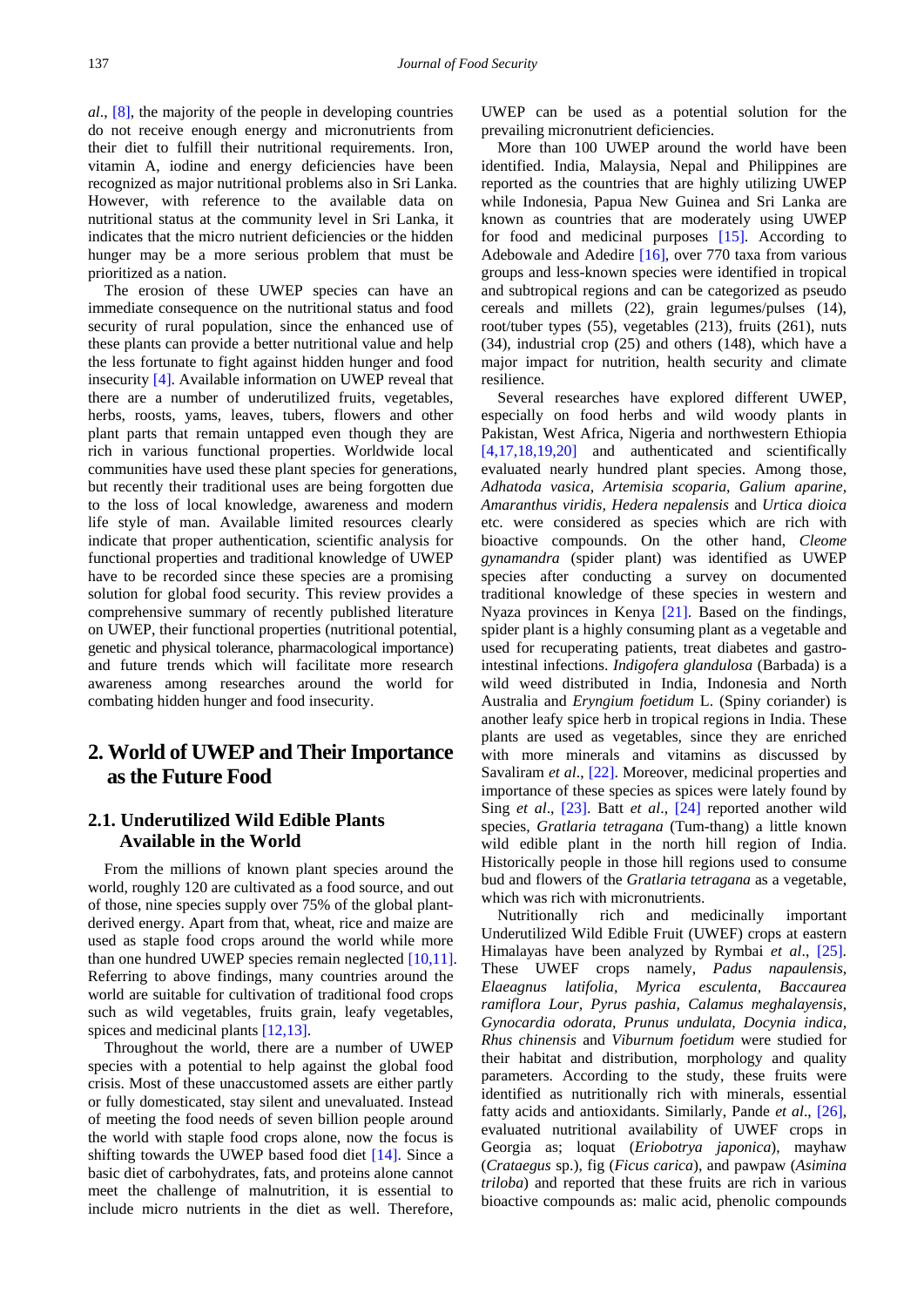(gallic acid and catechin) linoleic acid, which has psychological and industrial benefits. Furthermore, the study reveals that these crops can be used for both food and nonfood applications by monitoring physical properties, oxidative stability and physical activities. On the other hand, Japanese persimmons (*Diospyros kaki*), pomegranates (*Punica granatum*) and barbary figs (*Opuntia figus-indica*) also have been identified as UWEF species and investigated their commercial value and cultivation requirements to promote these species among community [\[27,28\].](#page-9-18)

There are a number of grain legumes also remain underutilized as grass pea, bambara groundnut (*Vigna subterranea* (L.), itching bean (*Mucuna pruriens* (L.), rice bean, moth bean, and Adzuki bean. However, proximate compositions, mineral and vitamin contents, lipids, fatty acids and amino acid profile were analyzed in these legumes for understanding their contribution as a food source. Moreover, anti-nutritional compounds were also analyzed in these species to evaluate whether they contain heavy metal or toxic compounds. Apart from nutritional benefits these crops are important since they are highly vulnerable to adverse environmental condition[s \[29,30,31,32\].](#page-9-19)

Among UWEP there are several oil seeds such as *Telfairia occidentalis, Andenopus breviflorus, cucumeropsis edulis, Antiaris africana* and *Moanodora tenuifolia* which contain sterols, triterpene alcohols and hydrocarbons [\[33\].](#page-9-20) Chemical composition of *Jatropha curcas* L. seeds have been evaluated and 66.4% oil content have been reported [\[34\].](#page-9-21) Therefore, commercial oil seeds can be substituted by this wild species, since these seeds contain linolenic acid and ten sterols and thirteen tritepene alcohol in the unsaponifiable fraction of the oil. Fairly high oil content (34.7-68.8%) was found out in *Telfairia occidentalis*, *Andenopus breviflorus*, *Cucumeropsis edulis*, *Antiaris africana*, and *Monodora tenuifolia* which remain neglected in Nigeria.

#### **2.2. Underutilized Wild Edible Plants Available in Sri Lanka**

Food requirement in Sri Lanka is mainly filled by few general crops mainly with rice, pulses, vegetables and fruits, resulting in less diversification of human diet and leading the country to risk of health and food insecurity. Sri Lanka is a natural hot spot of edible plant species which are remaining as neglected or underutilized [\[35\].](#page-9-22) Most of these unaccustomed assets are either partly or fully domesticated and stay silently and unevaluated. Several identified underutilized plant species are listed in [Table 1.](#page-2-0) Low input requirement, tolerance to adverse environmental conditions and potential income source for rural people are the major reasons for cultivating these species in Sri Lanka.

<span id="page-2-0"></span>

| N <sub>o</sub> | Category   | Common name              | <b>Botanical</b> name | Reference |
|----------------|------------|--------------------------|-----------------------|-----------|
|                |            | Long bean                | Vigna unguiculata     | $[36]$    |
|                |            | pumpkin                  | Cucurbita maxima      |           |
|                |            | Ridge gourd              | Luffa acutangula      |           |
|                |            | Bitter gourd             | Momordica charantica  |           |
|                |            | Snake gourd              | Trichosathes anguina  |           |
|                |            | Ceylon spinach           | Basella alba          |           |
|                |            | Kathurumurunga           | Sesbania grandiflora  |           |
|                |            | Thampala                 | Amaranthus spp        |           |
|                |            | Drumstick                | Moringa oleifera      |           |
|                |            | Kohila                   | Lasia spinosa         |           |
|                |            | Kapukinissa              | Abelmoschus moschatus | [37, 38]  |
|                |            | Katu thampala            | Amranthus spinosus    |           |
|                |            | Ahu kola                 | Chenopodium           |           |
|                | Vegetables | Kiri henda               | Celosia argentea      |           |
| 01             |            | Heen gotukola            | Centella asiatica     |           |
|                |            | Thitta labu              | Citrullus colocynthis |           |
|                |            | Alupuhul                 | Beninca sahispida     | $[39]$    |
|                |            | Kekiri                   | Cucumis sativus       |           |
|                |            | Thibbatu                 | Solanum torvum        |           |
|                |            | Diyalabu                 | Lagenaria siceraria   |           |
|                |            | Sarana                   | Boerhavia diffusa     |           |
|                |            | Thebu                    | Costus speciosus      |           |
|                |            | Kirihenda                | Celosia argentea      |           |
|                |            | Aguna kola               | Dregea volubilis      |           |
|                |            | Kowakka                  | Coccinia grandis      |           |
|                |            | Thebu kola               | Costus speciosus      |           |
|                |            | Sweet Leaf or Japan Batu | Sauropus androgynous  |           |
|                |            | Madatiya                 | Adenanthera pavonina  |           |
|                |            | Geta thumba              | Leucas zeylanica      |           |
|                |            | Vatha banga              | Pisonia alba          |           |

**Table 1. Commonly Cultivating Underutilized Plats in Sri Lanka**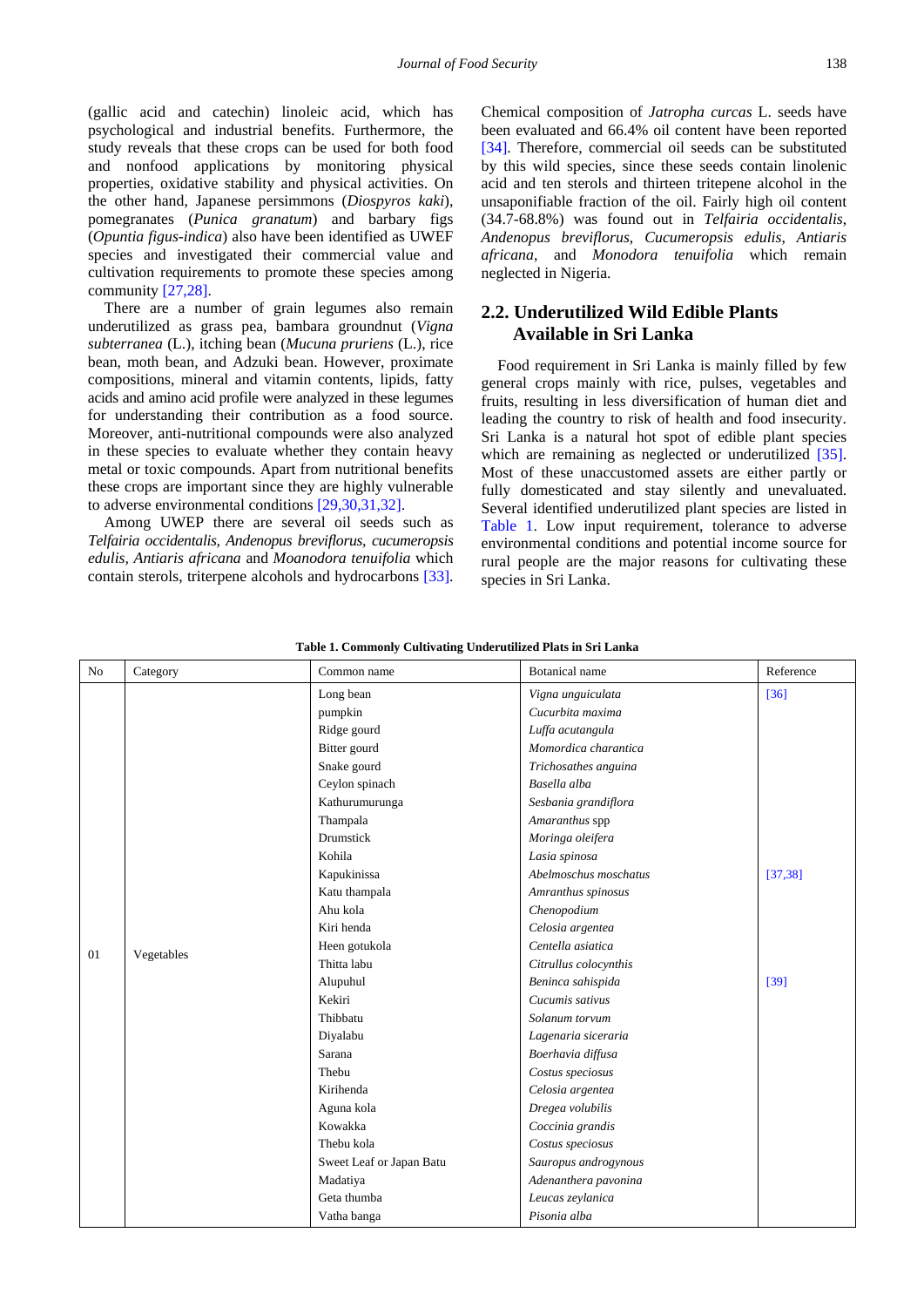#### 139 *Journal of Food Security*

| Durian<br>Durio zibethinus<br>$[36]$<br>Nelli<br>Phyllanthus emblica<br>Limonia<br>Wood apple<br>Beli<br>Aegle marmelos<br>Lovi<br>Flacourtia inermis<br>Veralu<br>Elaeocarpus serratus<br>Jackfruit<br>Artocarpus heterophyllus<br>Tamarind<br>Tamarindus indica<br>Goraka<br>Garcinia quaesita<br>Guava<br>Psidium guajava<br>Naran<br>Citrus spp.<br>Mangosteen<br>Garcinia mangostana<br>Averrhoa bilimbi<br><b>Biling</b><br>Gaduguda<br>Baccaurea motleyana<br>Rata nelli<br>Phyllanthus acidus<br>Uguressa<br>Flacourtia indica<br>Sapodilla<br>Manilkara zapota<br>Katuanoda<br>Annona muricata<br>Madan<br>Syzigium cumini<br>02<br>Fruits<br>Pouteria campechiana<br>Lavalu<br>Pomegranate<br>Punica granatum L.<br>Schleicheraa oleosa<br>Kon<br>Rose apple<br>Zyzygium jambos<br>Uguressa<br>Flacourtia indica<br>Emberella<br><b>Sondias Dulcis</b><br>Palu<br>Menilkara hexandra<br>Namnan<br>Cynometra cauliflora<br>Ceylon durian<br>Durio ceylanicus<br>Wal dhel<br>Artocarpus nobilis<br>$[40]$<br>Heen Ebilla<br>Antidesma alexiteria<br>Heen Karamba<br>Carissa spinarum<br>Veera<br>Drypetes sepiaria<br>Kalu mediriya<br>Diospyros quaesita<br>Veralu<br>Elaeocarpus serratus<br>Grewia damine<br>Damina<br>Mee<br>Madhuca longifolia<br>Indi<br>Phoenix pusilla<br>Zizyphus mauritiana<br>Masan<br>Passiflora foetida<br>Udahalu<br>Black gram<br>Vigna mungo<br>$[36]$<br>Vigna unguiculata<br>Cowpea<br>Macrotyloma uniflorum<br>Horse gram<br>03<br>Legumes<br>Atylosia scarabaeoides<br>Wal kollu<br>$[38]$<br>Canavalia rosea<br>Avara<br>Black gram<br>Vigna mungo (L.)<br>Little millet<br>$[36]$<br>Panicum sumatrense<br>Finger millet<br>Eleusine coracana<br>Sorghum<br>Sorghum bicolor<br>Kodo millet<br>Paspalum scrobiculatum<br>Foxtail millet<br>Setaria italic<br>04<br>Cereals<br>Proso millet<br>Digitaria ciliaris<br>Gira thana<br>Echinochloa colona<br>[37, 38, 42]<br>Ahu<br>Hygroryza<br>Pennisetum glaucum<br>Perl millet<br>Panicum sumatrense<br>Heen meneri<br>Thana hal<br>Setaria italic<br>Groundnut<br>Arachis hypogaea<br>$[36]$ | No | Category | Common name | Botanical name | Reference |
|-------------------------------------------------------------------------------------------------------------------------------------------------------------------------------------------------------------------------------------------------------------------------------------------------------------------------------------------------------------------------------------------------------------------------------------------------------------------------------------------------------------------------------------------------------------------------------------------------------------------------------------------------------------------------------------------------------------------------------------------------------------------------------------------------------------------------------------------------------------------------------------------------------------------------------------------------------------------------------------------------------------------------------------------------------------------------------------------------------------------------------------------------------------------------------------------------------------------------------------------------------------------------------------------------------------------------------------------------------------------------------------------------------------------------------------------------------------------------------------------------------------------------------------------------------------------------------------------------------------------------------------------------------------------------------------------------------------------------------------------------------------------------------------------------------------------------------------------------------------------------------------------------------------------------------------------------------------------------------------------------------------------------------------------------------------------------------------------|----|----------|-------------|----------------|-----------|
|                                                                                                                                                                                                                                                                                                                                                                                                                                                                                                                                                                                                                                                                                                                                                                                                                                                                                                                                                                                                                                                                                                                                                                                                                                                                                                                                                                                                                                                                                                                                                                                                                                                                                                                                                                                                                                                                                                                                                                                                                                                                                           |    |          |             |                |           |
|                                                                                                                                                                                                                                                                                                                                                                                                                                                                                                                                                                                                                                                                                                                                                                                                                                                                                                                                                                                                                                                                                                                                                                                                                                                                                                                                                                                                                                                                                                                                                                                                                                                                                                                                                                                                                                                                                                                                                                                                                                                                                           |    |          |             |                |           |
|                                                                                                                                                                                                                                                                                                                                                                                                                                                                                                                                                                                                                                                                                                                                                                                                                                                                                                                                                                                                                                                                                                                                                                                                                                                                                                                                                                                                                                                                                                                                                                                                                                                                                                                                                                                                                                                                                                                                                                                                                                                                                           |    |          |             |                |           |
|                                                                                                                                                                                                                                                                                                                                                                                                                                                                                                                                                                                                                                                                                                                                                                                                                                                                                                                                                                                                                                                                                                                                                                                                                                                                                                                                                                                                                                                                                                                                                                                                                                                                                                                                                                                                                                                                                                                                                                                                                                                                                           |    |          |             |                |           |
|                                                                                                                                                                                                                                                                                                                                                                                                                                                                                                                                                                                                                                                                                                                                                                                                                                                                                                                                                                                                                                                                                                                                                                                                                                                                                                                                                                                                                                                                                                                                                                                                                                                                                                                                                                                                                                                                                                                                                                                                                                                                                           |    |          |             |                |           |
|                                                                                                                                                                                                                                                                                                                                                                                                                                                                                                                                                                                                                                                                                                                                                                                                                                                                                                                                                                                                                                                                                                                                                                                                                                                                                                                                                                                                                                                                                                                                                                                                                                                                                                                                                                                                                                                                                                                                                                                                                                                                                           |    |          |             |                |           |
|                                                                                                                                                                                                                                                                                                                                                                                                                                                                                                                                                                                                                                                                                                                                                                                                                                                                                                                                                                                                                                                                                                                                                                                                                                                                                                                                                                                                                                                                                                                                                                                                                                                                                                                                                                                                                                                                                                                                                                                                                                                                                           |    |          |             |                |           |
|                                                                                                                                                                                                                                                                                                                                                                                                                                                                                                                                                                                                                                                                                                                                                                                                                                                                                                                                                                                                                                                                                                                                                                                                                                                                                                                                                                                                                                                                                                                                                                                                                                                                                                                                                                                                                                                                                                                                                                                                                                                                                           |    |          |             |                |           |
|                                                                                                                                                                                                                                                                                                                                                                                                                                                                                                                                                                                                                                                                                                                                                                                                                                                                                                                                                                                                                                                                                                                                                                                                                                                                                                                                                                                                                                                                                                                                                                                                                                                                                                                                                                                                                                                                                                                                                                                                                                                                                           |    |          |             |                |           |
|                                                                                                                                                                                                                                                                                                                                                                                                                                                                                                                                                                                                                                                                                                                                                                                                                                                                                                                                                                                                                                                                                                                                                                                                                                                                                                                                                                                                                                                                                                                                                                                                                                                                                                                                                                                                                                                                                                                                                                                                                                                                                           |    |          |             |                |           |
|                                                                                                                                                                                                                                                                                                                                                                                                                                                                                                                                                                                                                                                                                                                                                                                                                                                                                                                                                                                                                                                                                                                                                                                                                                                                                                                                                                                                                                                                                                                                                                                                                                                                                                                                                                                                                                                                                                                                                                                                                                                                                           |    |          |             |                |           |
|                                                                                                                                                                                                                                                                                                                                                                                                                                                                                                                                                                                                                                                                                                                                                                                                                                                                                                                                                                                                                                                                                                                                                                                                                                                                                                                                                                                                                                                                                                                                                                                                                                                                                                                                                                                                                                                                                                                                                                                                                                                                                           |    |          |             |                |           |
|                                                                                                                                                                                                                                                                                                                                                                                                                                                                                                                                                                                                                                                                                                                                                                                                                                                                                                                                                                                                                                                                                                                                                                                                                                                                                                                                                                                                                                                                                                                                                                                                                                                                                                                                                                                                                                                                                                                                                                                                                                                                                           |    |          |             |                |           |
|                                                                                                                                                                                                                                                                                                                                                                                                                                                                                                                                                                                                                                                                                                                                                                                                                                                                                                                                                                                                                                                                                                                                                                                                                                                                                                                                                                                                                                                                                                                                                                                                                                                                                                                                                                                                                                                                                                                                                                                                                                                                                           |    |          |             |                |           |
|                                                                                                                                                                                                                                                                                                                                                                                                                                                                                                                                                                                                                                                                                                                                                                                                                                                                                                                                                                                                                                                                                                                                                                                                                                                                                                                                                                                                                                                                                                                                                                                                                                                                                                                                                                                                                                                                                                                                                                                                                                                                                           |    |          |             |                |           |
|                                                                                                                                                                                                                                                                                                                                                                                                                                                                                                                                                                                                                                                                                                                                                                                                                                                                                                                                                                                                                                                                                                                                                                                                                                                                                                                                                                                                                                                                                                                                                                                                                                                                                                                                                                                                                                                                                                                                                                                                                                                                                           |    |          |             |                |           |
|                                                                                                                                                                                                                                                                                                                                                                                                                                                                                                                                                                                                                                                                                                                                                                                                                                                                                                                                                                                                                                                                                                                                                                                                                                                                                                                                                                                                                                                                                                                                                                                                                                                                                                                                                                                                                                                                                                                                                                                                                                                                                           |    |          |             |                |           |
|                                                                                                                                                                                                                                                                                                                                                                                                                                                                                                                                                                                                                                                                                                                                                                                                                                                                                                                                                                                                                                                                                                                                                                                                                                                                                                                                                                                                                                                                                                                                                                                                                                                                                                                                                                                                                                                                                                                                                                                                                                                                                           |    |          |             |                |           |
|                                                                                                                                                                                                                                                                                                                                                                                                                                                                                                                                                                                                                                                                                                                                                                                                                                                                                                                                                                                                                                                                                                                                                                                                                                                                                                                                                                                                                                                                                                                                                                                                                                                                                                                                                                                                                                                                                                                                                                                                                                                                                           |    |          |             |                |           |
|                                                                                                                                                                                                                                                                                                                                                                                                                                                                                                                                                                                                                                                                                                                                                                                                                                                                                                                                                                                                                                                                                                                                                                                                                                                                                                                                                                                                                                                                                                                                                                                                                                                                                                                                                                                                                                                                                                                                                                                                                                                                                           |    |          |             |                |           |
|                                                                                                                                                                                                                                                                                                                                                                                                                                                                                                                                                                                                                                                                                                                                                                                                                                                                                                                                                                                                                                                                                                                                                                                                                                                                                                                                                                                                                                                                                                                                                                                                                                                                                                                                                                                                                                                                                                                                                                                                                                                                                           |    |          |             |                |           |
|                                                                                                                                                                                                                                                                                                                                                                                                                                                                                                                                                                                                                                                                                                                                                                                                                                                                                                                                                                                                                                                                                                                                                                                                                                                                                                                                                                                                                                                                                                                                                                                                                                                                                                                                                                                                                                                                                                                                                                                                                                                                                           |    |          |             |                |           |
|                                                                                                                                                                                                                                                                                                                                                                                                                                                                                                                                                                                                                                                                                                                                                                                                                                                                                                                                                                                                                                                                                                                                                                                                                                                                                                                                                                                                                                                                                                                                                                                                                                                                                                                                                                                                                                                                                                                                                                                                                                                                                           |    |          |             |                |           |
|                                                                                                                                                                                                                                                                                                                                                                                                                                                                                                                                                                                                                                                                                                                                                                                                                                                                                                                                                                                                                                                                                                                                                                                                                                                                                                                                                                                                                                                                                                                                                                                                                                                                                                                                                                                                                                                                                                                                                                                                                                                                                           |    |          |             |                |           |
|                                                                                                                                                                                                                                                                                                                                                                                                                                                                                                                                                                                                                                                                                                                                                                                                                                                                                                                                                                                                                                                                                                                                                                                                                                                                                                                                                                                                                                                                                                                                                                                                                                                                                                                                                                                                                                                                                                                                                                                                                                                                                           |    |          |             |                |           |
|                                                                                                                                                                                                                                                                                                                                                                                                                                                                                                                                                                                                                                                                                                                                                                                                                                                                                                                                                                                                                                                                                                                                                                                                                                                                                                                                                                                                                                                                                                                                                                                                                                                                                                                                                                                                                                                                                                                                                                                                                                                                                           |    |          |             |                |           |
|                                                                                                                                                                                                                                                                                                                                                                                                                                                                                                                                                                                                                                                                                                                                                                                                                                                                                                                                                                                                                                                                                                                                                                                                                                                                                                                                                                                                                                                                                                                                                                                                                                                                                                                                                                                                                                                                                                                                                                                                                                                                                           |    |          |             |                |           |
|                                                                                                                                                                                                                                                                                                                                                                                                                                                                                                                                                                                                                                                                                                                                                                                                                                                                                                                                                                                                                                                                                                                                                                                                                                                                                                                                                                                                                                                                                                                                                                                                                                                                                                                                                                                                                                                                                                                                                                                                                                                                                           |    |          |             |                |           |
|                                                                                                                                                                                                                                                                                                                                                                                                                                                                                                                                                                                                                                                                                                                                                                                                                                                                                                                                                                                                                                                                                                                                                                                                                                                                                                                                                                                                                                                                                                                                                                                                                                                                                                                                                                                                                                                                                                                                                                                                                                                                                           |    |          |             |                |           |
|                                                                                                                                                                                                                                                                                                                                                                                                                                                                                                                                                                                                                                                                                                                                                                                                                                                                                                                                                                                                                                                                                                                                                                                                                                                                                                                                                                                                                                                                                                                                                                                                                                                                                                                                                                                                                                                                                                                                                                                                                                                                                           |    |          |             |                |           |
|                                                                                                                                                                                                                                                                                                                                                                                                                                                                                                                                                                                                                                                                                                                                                                                                                                                                                                                                                                                                                                                                                                                                                                                                                                                                                                                                                                                                                                                                                                                                                                                                                                                                                                                                                                                                                                                                                                                                                                                                                                                                                           |    |          |             |                |           |
|                                                                                                                                                                                                                                                                                                                                                                                                                                                                                                                                                                                                                                                                                                                                                                                                                                                                                                                                                                                                                                                                                                                                                                                                                                                                                                                                                                                                                                                                                                                                                                                                                                                                                                                                                                                                                                                                                                                                                                                                                                                                                           |    |          |             |                |           |
|                                                                                                                                                                                                                                                                                                                                                                                                                                                                                                                                                                                                                                                                                                                                                                                                                                                                                                                                                                                                                                                                                                                                                                                                                                                                                                                                                                                                                                                                                                                                                                                                                                                                                                                                                                                                                                                                                                                                                                                                                                                                                           |    |          |             |                |           |
|                                                                                                                                                                                                                                                                                                                                                                                                                                                                                                                                                                                                                                                                                                                                                                                                                                                                                                                                                                                                                                                                                                                                                                                                                                                                                                                                                                                                                                                                                                                                                                                                                                                                                                                                                                                                                                                                                                                                                                                                                                                                                           |    |          |             |                |           |
|                                                                                                                                                                                                                                                                                                                                                                                                                                                                                                                                                                                                                                                                                                                                                                                                                                                                                                                                                                                                                                                                                                                                                                                                                                                                                                                                                                                                                                                                                                                                                                                                                                                                                                                                                                                                                                                                                                                                                                                                                                                                                           |    |          |             |                |           |
|                                                                                                                                                                                                                                                                                                                                                                                                                                                                                                                                                                                                                                                                                                                                                                                                                                                                                                                                                                                                                                                                                                                                                                                                                                                                                                                                                                                                                                                                                                                                                                                                                                                                                                                                                                                                                                                                                                                                                                                                                                                                                           |    |          |             |                |           |
|                                                                                                                                                                                                                                                                                                                                                                                                                                                                                                                                                                                                                                                                                                                                                                                                                                                                                                                                                                                                                                                                                                                                                                                                                                                                                                                                                                                                                                                                                                                                                                                                                                                                                                                                                                                                                                                                                                                                                                                                                                                                                           |    |          |             |                |           |
|                                                                                                                                                                                                                                                                                                                                                                                                                                                                                                                                                                                                                                                                                                                                                                                                                                                                                                                                                                                                                                                                                                                                                                                                                                                                                                                                                                                                                                                                                                                                                                                                                                                                                                                                                                                                                                                                                                                                                                                                                                                                                           |    |          |             |                |           |
|                                                                                                                                                                                                                                                                                                                                                                                                                                                                                                                                                                                                                                                                                                                                                                                                                                                                                                                                                                                                                                                                                                                                                                                                                                                                                                                                                                                                                                                                                                                                                                                                                                                                                                                                                                                                                                                                                                                                                                                                                                                                                           |    |          |             |                |           |
|                                                                                                                                                                                                                                                                                                                                                                                                                                                                                                                                                                                                                                                                                                                                                                                                                                                                                                                                                                                                                                                                                                                                                                                                                                                                                                                                                                                                                                                                                                                                                                                                                                                                                                                                                                                                                                                                                                                                                                                                                                                                                           |    |          |             |                |           |
|                                                                                                                                                                                                                                                                                                                                                                                                                                                                                                                                                                                                                                                                                                                                                                                                                                                                                                                                                                                                                                                                                                                                                                                                                                                                                                                                                                                                                                                                                                                                                                                                                                                                                                                                                                                                                                                                                                                                                                                                                                                                                           |    |          |             |                |           |
|                                                                                                                                                                                                                                                                                                                                                                                                                                                                                                                                                                                                                                                                                                                                                                                                                                                                                                                                                                                                                                                                                                                                                                                                                                                                                                                                                                                                                                                                                                                                                                                                                                                                                                                                                                                                                                                                                                                                                                                                                                                                                           |    |          |             |                |           |
|                                                                                                                                                                                                                                                                                                                                                                                                                                                                                                                                                                                                                                                                                                                                                                                                                                                                                                                                                                                                                                                                                                                                                                                                                                                                                                                                                                                                                                                                                                                                                                                                                                                                                                                                                                                                                                                                                                                                                                                                                                                                                           |    |          |             |                |           |
|                                                                                                                                                                                                                                                                                                                                                                                                                                                                                                                                                                                                                                                                                                                                                                                                                                                                                                                                                                                                                                                                                                                                                                                                                                                                                                                                                                                                                                                                                                                                                                                                                                                                                                                                                                                                                                                                                                                                                                                                                                                                                           |    |          |             |                |           |
|                                                                                                                                                                                                                                                                                                                                                                                                                                                                                                                                                                                                                                                                                                                                                                                                                                                                                                                                                                                                                                                                                                                                                                                                                                                                                                                                                                                                                                                                                                                                                                                                                                                                                                                                                                                                                                                                                                                                                                                                                                                                                           |    |          |             |                |           |
|                                                                                                                                                                                                                                                                                                                                                                                                                                                                                                                                                                                                                                                                                                                                                                                                                                                                                                                                                                                                                                                                                                                                                                                                                                                                                                                                                                                                                                                                                                                                                                                                                                                                                                                                                                                                                                                                                                                                                                                                                                                                                           |    |          |             |                |           |
|                                                                                                                                                                                                                                                                                                                                                                                                                                                                                                                                                                                                                                                                                                                                                                                                                                                                                                                                                                                                                                                                                                                                                                                                                                                                                                                                                                                                                                                                                                                                                                                                                                                                                                                                                                                                                                                                                                                                                                                                                                                                                           |    |          |             |                |           |
|                                                                                                                                                                                                                                                                                                                                                                                                                                                                                                                                                                                                                                                                                                                                                                                                                                                                                                                                                                                                                                                                                                                                                                                                                                                                                                                                                                                                                                                                                                                                                                                                                                                                                                                                                                                                                                                                                                                                                                                                                                                                                           |    |          |             |                |           |
|                                                                                                                                                                                                                                                                                                                                                                                                                                                                                                                                                                                                                                                                                                                                                                                                                                                                                                                                                                                                                                                                                                                                                                                                                                                                                                                                                                                                                                                                                                                                                                                                                                                                                                                                                                                                                                                                                                                                                                                                                                                                                           |    |          |             |                |           |
|                                                                                                                                                                                                                                                                                                                                                                                                                                                                                                                                                                                                                                                                                                                                                                                                                                                                                                                                                                                                                                                                                                                                                                                                                                                                                                                                                                                                                                                                                                                                                                                                                                                                                                                                                                                                                                                                                                                                                                                                                                                                                           |    |          |             |                |           |
|                                                                                                                                                                                                                                                                                                                                                                                                                                                                                                                                                                                                                                                                                                                                                                                                                                                                                                                                                                                                                                                                                                                                                                                                                                                                                                                                                                                                                                                                                                                                                                                                                                                                                                                                                                                                                                                                                                                                                                                                                                                                                           |    |          |             |                |           |
|                                                                                                                                                                                                                                                                                                                                                                                                                                                                                                                                                                                                                                                                                                                                                                                                                                                                                                                                                                                                                                                                                                                                                                                                                                                                                                                                                                                                                                                                                                                                                                                                                                                                                                                                                                                                                                                                                                                                                                                                                                                                                           |    |          |             |                |           |
|                                                                                                                                                                                                                                                                                                                                                                                                                                                                                                                                                                                                                                                                                                                                                                                                                                                                                                                                                                                                                                                                                                                                                                                                                                                                                                                                                                                                                                                                                                                                                                                                                                                                                                                                                                                                                                                                                                                                                                                                                                                                                           |    |          |             |                |           |
|                                                                                                                                                                                                                                                                                                                                                                                                                                                                                                                                                                                                                                                                                                                                                                                                                                                                                                                                                                                                                                                                                                                                                                                                                                                                                                                                                                                                                                                                                                                                                                                                                                                                                                                                                                                                                                                                                                                                                                                                                                                                                           |    |          |             |                |           |
|                                                                                                                                                                                                                                                                                                                                                                                                                                                                                                                                                                                                                                                                                                                                                                                                                                                                                                                                                                                                                                                                                                                                                                                                                                                                                                                                                                                                                                                                                                                                                                                                                                                                                                                                                                                                                                                                                                                                                                                                                                                                                           |    |          |             |                |           |
|                                                                                                                                                                                                                                                                                                                                                                                                                                                                                                                                                                                                                                                                                                                                                                                                                                                                                                                                                                                                                                                                                                                                                                                                                                                                                                                                                                                                                                                                                                                                                                                                                                                                                                                                                                                                                                                                                                                                                                                                                                                                                           |    |          |             |                |           |
|                                                                                                                                                                                                                                                                                                                                                                                                                                                                                                                                                                                                                                                                                                                                                                                                                                                                                                                                                                                                                                                                                                                                                                                                                                                                                                                                                                                                                                                                                                                                                                                                                                                                                                                                                                                                                                                                                                                                                                                                                                                                                           |    |          |             |                |           |
|                                                                                                                                                                                                                                                                                                                                                                                                                                                                                                                                                                                                                                                                                                                                                                                                                                                                                                                                                                                                                                                                                                                                                                                                                                                                                                                                                                                                                                                                                                                                                                                                                                                                                                                                                                                                                                                                                                                                                                                                                                                                                           |    |          |             |                |           |
|                                                                                                                                                                                                                                                                                                                                                                                                                                                                                                                                                                                                                                                                                                                                                                                                                                                                                                                                                                                                                                                                                                                                                                                                                                                                                                                                                                                                                                                                                                                                                                                                                                                                                                                                                                                                                                                                                                                                                                                                                                                                                           |    |          | Soybean     | Glycine max    |           |
| 05<br>Oilseeds<br>Sesame / Gingili<br>Sesamum indicum<br>$[38]$                                                                                                                                                                                                                                                                                                                                                                                                                                                                                                                                                                                                                                                                                                                                                                                                                                                                                                                                                                                                                                                                                                                                                                                                                                                                                                                                                                                                                                                                                                                                                                                                                                                                                                                                                                                                                                                                                                                                                                                                                           |    |          |             |                |           |
| Mustard<br>Brassica juncea                                                                                                                                                                                                                                                                                                                                                                                                                                                                                                                                                                                                                                                                                                                                                                                                                                                                                                                                                                                                                                                                                                                                                                                                                                                                                                                                                                                                                                                                                                                                                                                                                                                                                                                                                                                                                                                                                                                                                                                                                                                                |    |          |             |                |           |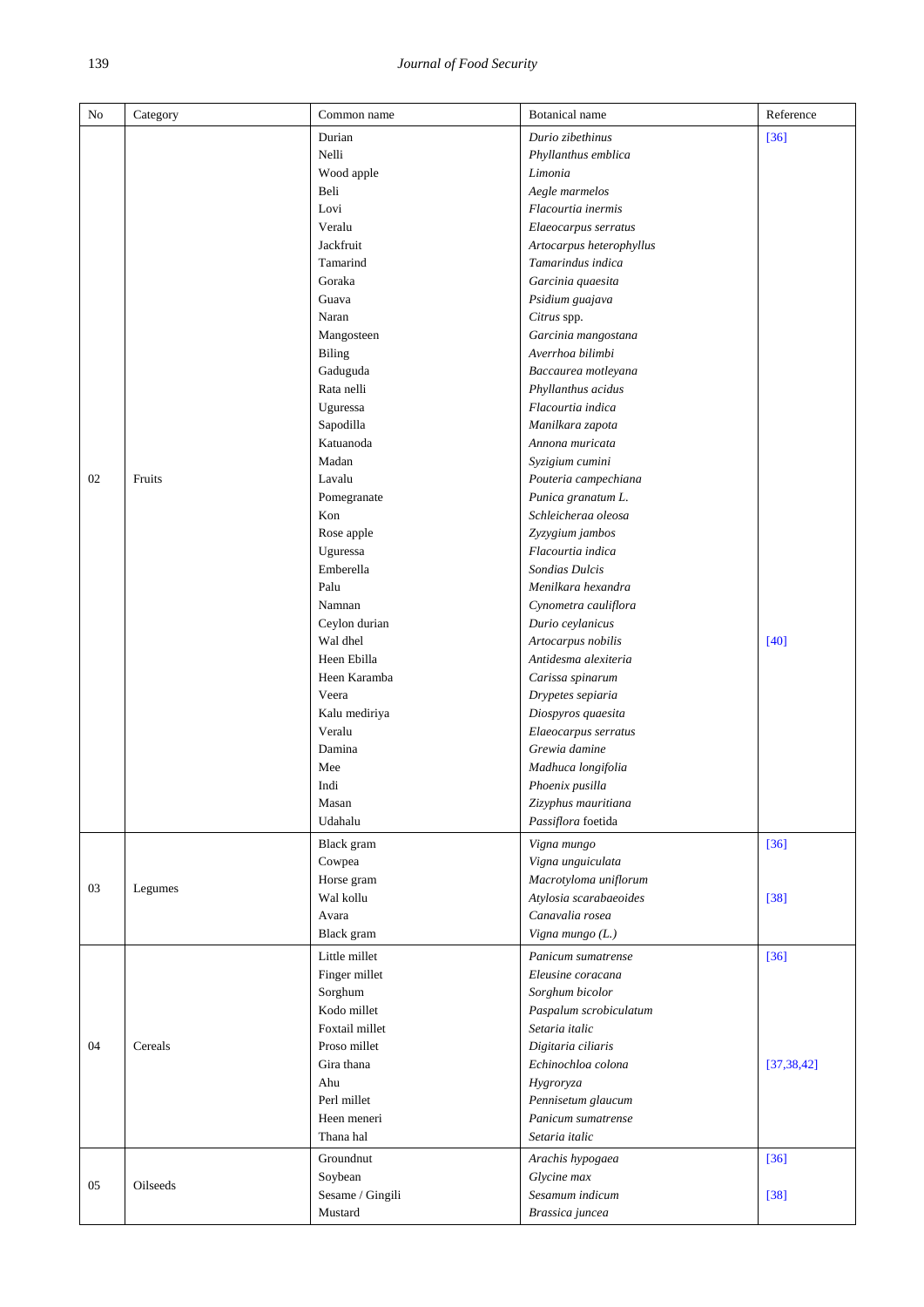| N <sub>o</sub> | Category              | Common name             | <b>Botanical</b> name        | Reference |
|----------------|-----------------------|-------------------------|------------------------------|-----------|
|                | Roots and Tubers      | Sweet potato            | Ipomoea batatas              | $[36]$    |
|                |                       | Cassava                 | Manihot esculenta            |           |
|                |                       | Innala                  | Plectranthus rotundifolius   |           |
|                |                       | Dioscorea yams          | Colocasia esculenta          |           |
|                |                       | Rata ala                | Xanthosoma spp.              |           |
| 06             |                       | Habarala                | Alocasia macrorrhiza         |           |
|                |                       | <b>Buthsarana</b>       | Canna indica                 |           |
|                |                       | Welala                  | Colocasia nymplimfolia       | $[38]$    |
|                |                       | Kiri ala                | Dioscorea alata              |           |
|                |                       | Gahala                  | Colocasia esculenta          | [41]      |
|                |                       | Rajala                  | Dioscorea alata              |           |
|                |                       | Elephant foot yam       | Amorphophallus paenoiifolius |           |
|                | Spices and condiments | Alan                    | Alpinia nigra                | [37, 42]  |
|                |                       | Kurundu                 | Cinnamomum                   |           |
| 07             |                       | Termeric                | Curcuma longa                |           |
|                |                       | Inguru piyali           | Kaempferia galanga           |           |
|                |                       | Nut meg                 | Myristica fragrans           |           |
|                | Herbal crops          | Ginger                  | Zingiber officinale          | $[38]$    |
|                |                       | Endaru                  | Ricinus communis             |           |
|                |                       | Welpenela               | Cardiospermum halicacabum    |           |
|                |                       | Polpala                 | Aerva lanata                 |           |
| 08             |                       | Hathavariya             | Asparagus officinalis        |           |
|                |                       | Wel penela              | Cardiospermum halicacabum    |           |
|                |                       | Rathmal                 | Icora coccinea               |           |
|                |                       | Muna mal                | Mimusop elengi               |           |
|                |                       | Pitawakka               | Phyllanthus amarus           |           |
|                |                       | Waduru mee/Avariya Pala | Mucuna pruriens              |           |

According to survey study done by Malkanthi *et al*., [\[38\],](#page-9-27) Thanamalvila divisional secretariat in Monaragala district is reported as the most cultivated underutilized cereals and vegetables in Sri Lanka, including *Eleusine coracana*, *Panicum sumatrense, Cucumis sativus*, *Solanum torvum* etc. and nearly 30 to 106 farming families are cultivating these species. Contribution of these species to the food requirements of rural farming families in Sri Lanka range 5% to 63%. Furthermore, farming families of Uva and Eastern provinces highly rely on rural food requirement and income security on 60% of underutilized vegetables, 30% of underutilized cereals and pulses and 10% of underutilized fruit[s \[35\].](#page-9-22)

## **3. Functional Properties of UWEP and Importance**

#### **3.1. Resistance for Adverse Environmental Conditions and Pest and Disease Attacks**

Generally, UWEP are growing all over the world including Asian, African and European countries. Climatic conditions, environmental factors (soil, water requirement, nutrient availability) and other inputs (water, fertilizer) are not huge barriers for growth of UWEP species in any country around the world [\[43,44\].](#page-9-29) UWEP have created a wide spread awareness among researchers because of vulnerability to unfavorable climactic and environmental factors.

Underutilized *Oryza* and millet species (*Pennisetum glaucum*) grown in poor soil and hard environment conditions around the world have been reported to have a high yield [\[45\].](#page-10-0) On the other hand, low input requirement and minimum management practices lead to low cost of production and high profit margins for local farmers [\[46\].](#page-10-1) Modified green houses and protected agriculture are high cost solutions for farmers in developing countries. Therefore, providing better knowledge and awareness about these UWEP will motivate farmers to use these plants in a large scale manner while making it an alternative income source.

Soil and climate variations, hard pan of the soil and drought condition in Sri Lanka, India and many African countries will not affect the growth of UWEP. For example, pearl millet, amaranth and many other wild cereal species can be grown under the heavy drought conditions in Sub-Saharan Africa.

In Sri Lanka also most of the identified UWEP species are highly adaptive to drought, salinity, extreme temperatures, mineral toxicity and acidity. For instance, *Dimocarpus longan* (Mora), *Salacia chinensis* (Himbutu), *Ziziphus mauritiana* (Masan), *Calophyllum walkeri* (Keena), *Zyzygium caryophyllatum* (Dan), *Phyllanthus emblica* (Nelli) etc. are abundant in arid lands, scrublands or forest edges [\[47\].](#page-10-2) Apart from these fruits, leafy vegetables such as, *Trianthema portulacastrum* (Heen sarana), *Trianthema decadra* (Maha srana), *Polyscias fruticosa* (Koppa kola), Commelina diffusa (Gira pala), `*Talinum paniculatum* (Gas nivithi), Acrostichum aureum (Keren koku) etc. also can be seen in marshy places, low country ditches or saline soil (coastal area) [\[48\].](#page-10-3) These plants are well adopted to unfavorable environmental conditions and some of them can even be grown in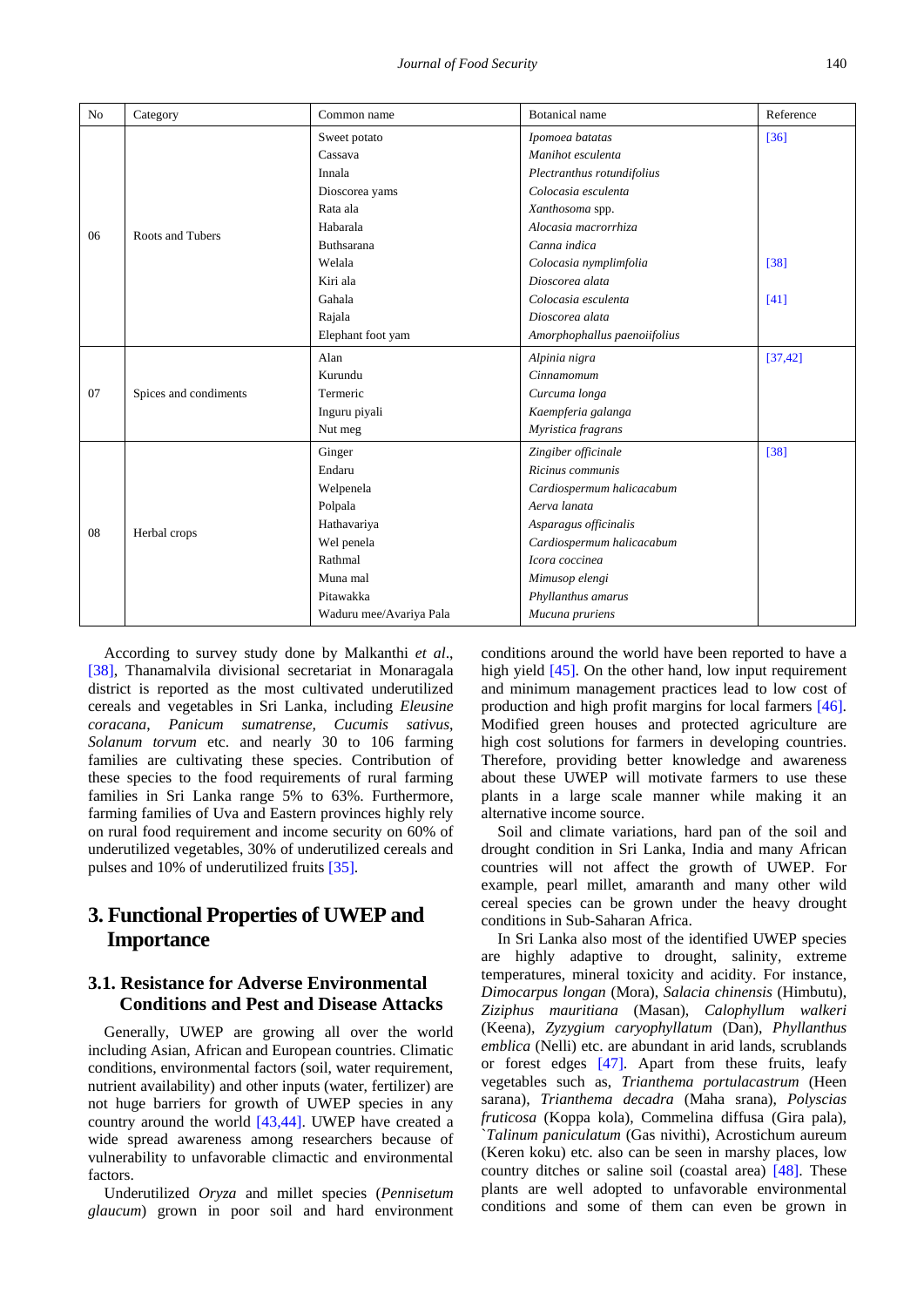marginal lands. Moreover, these species have good resistance to pests and diseases as well.

#### **3.2. Chemical and Nutritional Properties**

The global population is increasing day by day and according to the FAO [\[11\],](#page-9-30) poor dietary patterns among people have resulted due to the over dependence on staple crops or moving to commercial cereals, soil infertility and degradation of natural resources. In this context, nutrition availability in UWEP around the world, provides many valuable scientific facts regarding the potential of providing healthy, nutritious and wholesome food for poor and undernourished developing nations.

Legumes are one of the leading, valuable plant sources for human diet and investigations on underutilized wild legume species have been reported around the world including North America, Africa, Korea, China, India, Mexico and Nigeria. A study was conducted to investigate the nutritional availability of 19 underutilized legumes in Africa and results revealed that they were used as biofortification sources since they are enriched with proteins, essential amino acids, minerals and energy values. Moreover, lauric, myristic, palmitic, arachidic, lignoceric, myristoleic, elaidic and heneicosanoic acids were also screened in these legumes. Various functional properties as foaming capacity, gelation property and bioactive compounds such as antioxidants, phenols were identified. However, trypsin inhibitors, saponins, oligosaccharides like anti-nutrients were also identified and researches concluded that processing methods (cooking, thermal treatments, soaking) can detoxify these compounds to convert legumes into edible form [\[24\].](#page-9-15) Another weed legume, *Indigofera glandulosa* (Babara), was identified from India, Indonesia and North Australia and it is a commonly consumed famine food by Indians. Lately, researchers investigated that the species is enriched with vitamin B, essential amino acids, proteins and high energy [\[22\].](#page-9-13)

As Adhikari *et al*., [\[49\]](#page-10-4) reported, household food baskets of local population in mountain areas at Himalya were filled with wild species as amaranthus (*Amaranthus caudatus*), naked barley (*Hordeum vulgare*), black gram (*Vigna radiate*), horse crop (*Macrotyloma uniflorum*), olarum (*Amorphophallus campanulatus*), yam (Dioscorea spp.), rayo (*Brassica juncea*), sesame (*Sesamum indicum*), niger (*Guizotia abyssinica*), kaphal (*Myrica esculenta*), chiuri (*Aesandra butyracea*), amala (*Phyllanthus emblica*), pumello (*Citrus maxima*) and jammun (*Syzygium cumini*). However, these species were lately replaced by commercial cereals, such as wheat, rice and maize. The studies on nutritional comparison of these two groups has shown that calcium, iron, zinc, riboflavin and folic acid like micronutrients are rich in underutilized cereals reference to the commercial species. Moreover, findings were revealed that pearl millet also contain higher amount of micronutrients (excluding calcium) than wheat.

UWEF species are referred as important source of supplementing essential nutrients in human diet. In India, people used to consume more wild fruit species before exotic fruit species have been introduced [\[50\].](#page-10-5) The literature reported that the UWEF species are more nutritious based on the investigation conducted for11wild edible fruits namely, *Capparis zeylanica L.* (Wagati), *Carrisa congesta* (Karwand), *Cordia dichotoma* (Bhokar) etc. The analyzed nutrient profile concluded that the species contain 0.4-18% - protein, 0.5-5%-fat, 0.5-6% fiber, 1.45% amino acids and satisfactory levels of beta-carotene, vitamin C, sugars and minerals (Cu, P, Zn, Fe, Mn) [\[51\].](#page-10-6) Furthermore, malnutrition along with multiple nutrient deficiency disorders were observed among those tribal people who discontinued consuming locally available underutilized fruits and clinical symptoms of protein energy malnutrition (14.4%), anemia (33.0%), iodine deficiency disorder (17.0%), vitamin A deficiency (7.4%), vitamin C deficiency (12.40%), calcium deficiency (18.0%) and zinc deficiency (19.20%) were observed among this group. In contrast, the other groups consuming underutilized fruits regularly showed healthier and nutritionally secur[e \[52\].](#page-10-7)

Underutilized fruit cultivars in Sri Lanka such as bilimbi (*Averrhoa bilimbi* 'local'), ceylon date palm (*Phoenix pusilla* 'local'), ceylon olive (*Elaeocarpus serratus* 'local'), sugar apple (*Annona squamosa* 'local'), miracle berry (*Synsepalum dulcificum* 'local'), bullock's heart (*Annona reticulata* 'local'), soursop (*Annona muricata* 'local'), jamaica plum (*Spondias dulcis* 'local'), gooseberry (*Phyllanthus emblica* 'local'), governor's plum (*Flacourtia indica* 'local') and rose apple (*Syzygium jambos* 'Malaysian') were analyzed for their nutrient profile. Significantly high amounts of vitamin C (3.8-136.8 mg AAE/100 g fresh fruit), total phenol contents (30.9 - 915.7 mg GAE/g of fresh fruit), total flavonoids  $(242.5-873.2 \text{ mg CE}/100 \text{ g})$  and antioxidants (0.69 - 1022.05 lmol FeSO4/g fresh fruit) were available in these underutilized species compared to commonly consumed fruits [\[53\].](#page-10-8)

Laboratory nutritional assessment of many underutilized vegetable (fruit vegetables and leafy vegetables) species have been carried out to estimate and determine their nutritional constituents [\[12,54,55,56,57,58\]](#page-9-8) and resulted data revealed that these species were enrich with phytochemicals and minerals. Apart from nutritional benefits, it has been observed that tribal people who still live in forest areas and, consume traditional foods are healthy and free from most of the diseases. For example, tribes in Bastar, India frequently consume UWEP such as *Cassia tora, Celosia argentea, Bauhinia variegata*, *Cordia myxa*, *Amaranthus* spp., *Costus speciosus, Ficus*  spp. and *Moringa oleifera* as vegetables [\[59,60,61\]](#page-10-9) and these species act as a nutrient source specially for pregnant tribal women in this area [\[59\].](#page-10-9) Freiberger *et al*., [\[54\]](#page-10-10) has studied nutrient content of wild edible leaves which are consumed widely as leafy vegetables in Nigeria. Minerals, amino acids in *Ximenia Americana*, *Amaranthus viridus*, *Corchours iridens*, *Hibiscus sabdarifa*, *Maerua crassifolia*, *Moringa oleifera* and *Leptadenia hastate* were analyzed to test the impact of these leaves in improving human diets. Trace minerals of Ca (10-20 mg/g), Fe (107 - 687 µg/g), Mg (3.5 - 14 mg/g), Cu (8.5 - 12.8 µg/g), Mn (29.9 - 151 µg/g), P (1.43 - 4.35 mg/g), Zn (17.3 - 19.7  $\mu$ g/g) and Se (below 5  $\mu$ g/g) were detected contained in significant amounts in these leaves. Amino acids of aspartate, glycine, methionine, leucine, cysteine also identified and *Moringa oleifera* contains the highest protein (17.1 mg/g dry weight) content compared to other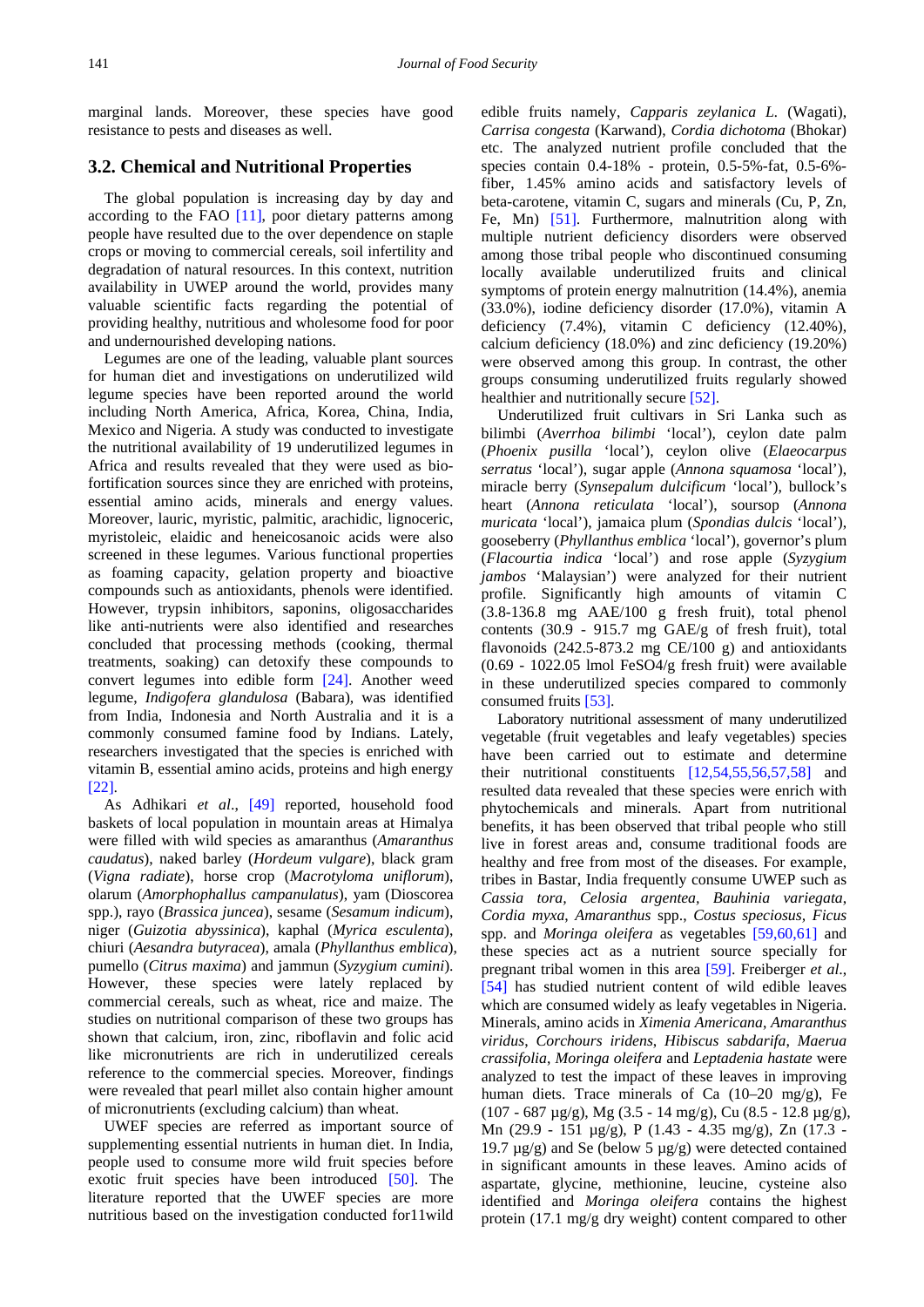species. Further essential amino acids content in studied wild species of *Maerua crassifolia*, *Moringa oleifera* and *Ximenia Americana* was exceptionally high with reference to the standards of the World Health Organization (WHO). The nutrient profile of underutilized wild species, *Moringa stenopetala* (Haleko) and *Moringa oleifera*  (Murunga), collected from Southern Ethiopia and Sri Lanka were analyzed [\[62,63\]](#page-10-11) and the findings reported that *M. stenopetala* leaves are rich with vitamin C (28.07 (mg/100g), which is seven times higher than oranges and vitamin A availability which is higher than carrots. Moreover, protein (9.0 mg/100g) and Ca (729.8 mg/100g) availability of leaves are significantly higher than yoghurt and milk [\[64\].](#page-10-12) Different minerals such as Na (403.5 mg/100g), K (453.0 mg/100g), P (65.6 mg/100g), Ca (792.8 mg/100g), Fe (3.08 mg/100g) and Zn (0.53 mg/100g) were screened in also identified with considerable amount of β-carotene (160 mg/100g) and α-carotene (54 mg/100g). With reference to the species of *M. oleifera,* minerals of K (1839.56.0 mg/100g), Mg (456.13mg/100g), Ca (1532.04mg/100g), Fe (10.54 mg/100g) and Zn 3.29 mg/100g) were screened in leaves. Therefore, *Moringa stenopetala* and *Moringa oleifera* leaves can be recommended as food supplements, combating micronutrient malnutrition. Another study was conducted to investigate the antioxidant availability and proximate composition of wild leafy vegetable species (*Coccinia grandis* (Kowakka), *Dregea volubilis* (Agunu kola) and *Costus specious* (Thebu kola). Considerable amount of crude protein (1.75-7.17% fresh weight basis) and twentyfour minerals including Na, K, Ca, and Fe were identified in these wild species. Furthermore, they have suggested that nutritional requirements of a person can be facilitated with these species by having proper identification of bioavailability of mineral[s \[39\].](#page-9-25)

Wild edible species of *Glebionis coronaria, Polygonum cognatum, Smilax excels, Eremurus spectabilis* and *Chenopodium album* were also studied in Turkey and results highlighted that all species are enriched with K at significant level, ranging from 256 to 709 mg/100g. Apart from K, other micronutrients such as Ca, Fe, Mg and Cu are also available at considerable levels. With reference to the dietary fiber availability, few species of *Polygonum cognatum, Smilax excels* and *Eremurus spectabilis*  considered as good sources of dietary fiber*.* Moreover, it was mentioned that geography, genetic factors, climate, agricultural practices and preparation methods may create an impact on nutrition availability of these species [\[65\].](#page-10-13)

*Dioscorea alata* (Rajala) and *Amorphophallus paenoiifolius* (Elephant foot yam), underutilized root and tubers found in Sri Lanka, were analyzed for proximate composition and minerals [\[5\].](#page-9-2) Protein content of selected species are comparatively higher (7.60%) than *Manihot esculenta* (Cassava) which have 1.2 to 1.8 % of protein content [\[66\].](#page-10-14) Fe, Cu, K, Zn, Na, Mg and Ca contents were also identified and available amounts ranged as 0.99 - 5.71, 0.74 - 2.29, 328.11 - 114.04, 0.47 - 6.71, 1.45 - 3.25, 11.11 - 44.66 and 1.09 - 61.26 mg/100g respectively. Bhandari *et al*., [\[67\]](#page-10-15) studied nutritional availability of wild yam tuber species (Dioscorea bulbifera, D. versicolor, D. deltoidea and D. triphylla) available in Nepal. Crude protein, ash, crude fat and crude fiber contents of these yams were reported as 1.6–3.1, 0.5–1.2, 0.2–0.3 and

0.6–1.5% fresh weight basis, respectively. Moreover, the yams are rich in different mineral contents as well (K (250–560), Na (4.15–17.8), P (33.1–61.6), Ca (14.3–46.9), Mg (18.3–27.3), Cu (0.10–0.21), Fe (0.39–2.92), Mn (0.14–0.35) and Zn (0.22–0.53) in mg per 100 g fresh weight). Hence, lesser known wild yam species can be promoted for creating significant improvement in food baskets of developing countries.

#### **3.3. Medicinal Properties and Pharmacological Importance of UWEP**

UWEP species were also identified as a potential source of medicine which plays an important role in pharmaceutical production and healthcare system [\[68\].](#page-10-16) Most of the local communities have used underutilized wild species in their traditional medicine system [\[69\].](#page-10-17)

An underutilized edible root, *Maca* is known to contain significant amounts of iodine which is important for thyroid metabolism which leads to health-promoting effects on humans [\[70,71\].](#page-10-18) Lee *et al*., [\[72\]](#page-10-19) also conducted a study on *Maca* and found out that it was an important dietary supplement for several health issues known to women including menopause symptoms such as hot flushes, night sweats, loss of libido and a change in monthly periods. *Cyperus esculentus* (Tigernut) is also a wild species that can be used for colon cancer, coronary heart diseases, obesity, diabetes, and gastrointestinal disorders since it contains high dietary fiber content [\[4\].](#page-9-1) Moreover, *C. esculentus* contains quality oil and a higher amount of essential amino acids which improves adult health.

Neela[, \[73\]](#page-10-20) also described the medicinal value of *Casimiroa edulus,* UWEF species available in Ethiopia. The fruit was reported to be an excellent source of antiepileptic compounds after completing several trails of antiepileptic drugs. Further, ethyl acetate extract of *Casimiroa edulus* seeds have been proven as potential cancer preventive activity since they contain anti mutagenic constituents. Anxiolytic activity, antidepressant properties and antihypertensive activity also can be observed in *Casimiroa edulus* leaves and other plant part[s \[74\].](#page-10-21) *Adansonia digitata* L. is another UWEF species available in Africa. Bark of *A. digitata* L is used for relieving shivering, influenza while leaves are used for hyposensitive, antihistamine, treat kidney and the fruit pulp is prepared to combat fevers and treat dysentery [\[75\].](#page-10-22) Another African wild fruit species called *Balanites aegyptiaca* (L.) is also used to treat dysentery and constipation while seeds are used to treat tumors and wounds, as laxative [\[76\].](#page-10-23) Moreover, *Dovyalis caffra*, *Garcinia livingstonei*, *Mimusops zeyheri*, *Parinari curatellifolia*, *Sclerocarya birrea*, *Strychnos spinose*, *Uapaca kirkiana* and *Vangueria infausta* are used to cure many non-communicable diseases and improve body immunity. Availability of dietary fibers such as pectin, beta-glucans, hemicellulose, cellulose, lignin, fructans and common organic acids such as citric, malic, tartaric, oxalic, lactic, acetic and iso-citric are important constituents that help to cure many non-communicable diseases and also improve body immunity [\[75\].](#page-10-22) *Lycium barbarum*, *Clausena lansium* (Lour.) and *Passiflora foetida* L. are identified as UWEF species in Vietnam. Vitamin C and beta carotene in these species possess antioxidant activity which prevents cardiovascular disease and cancers [\[77\].](#page-10-24)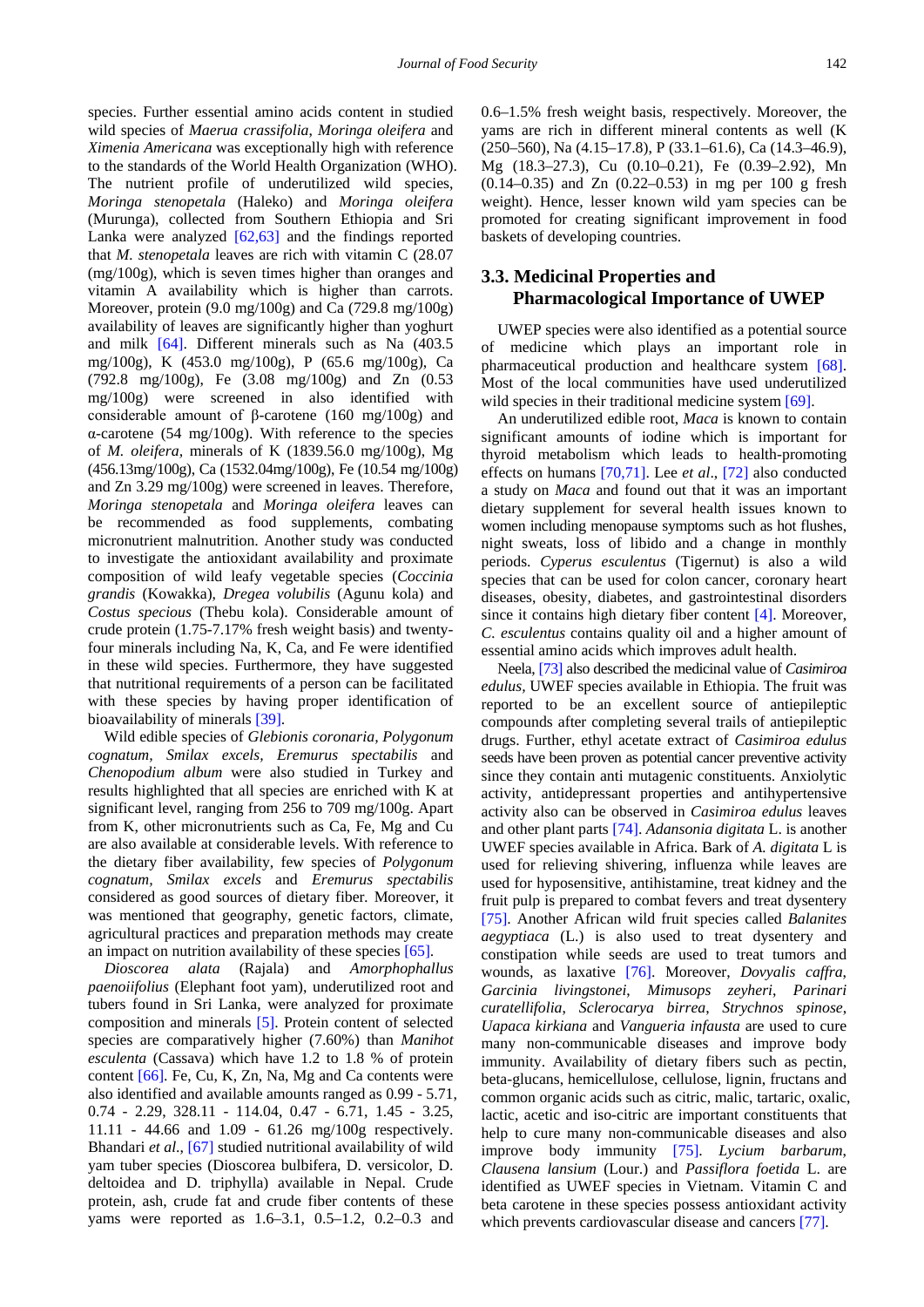*Cajanus cajan, Ceratotheca sesamoides, Citrullus lanatus, Cleome gynandra, Corchorus olitorius, Pennisetum glaucum, Sesamum indicum, Sphenostylis stenocarpa, Vigna subterranean* are Underutilized vegetable species which contain high amount of micronutrients and antioxidants [\[4\]](#page-9-1) and important for possessing pharmacological properties. Several human pathologies such as hypertension, headaches, breast cancer, burns, inflammations, injuries, liver complaints, infections, and sexually transmitted diseases can be cured by seeds, leaves and roots of those wild vegetable species [\[78\].](#page-10-25) *Portulaca oleracea* L., *Diplazium esculentum, Polygonum aviculare* L., *Musa acuminata* Colla, *Amaranthus spinosus* L, *Melientha suavis* Pierre, *Houttuynia cordata* Thunb and *Polygonum chinense* are another underutilized leafy vegetable species available in Northern mountainous provinces of Vietnam [\[77\].](#page-10-24) Since these species are rich in omega-3 fatty acids, they can promote human growth and development. Moreover, P. *oleracea* contains alpha-linolenic acid which prevents diseases and promotes immunity development. Number of cardiovascular diseases also can be cured using these identified species [\[79\].](#page-10-26)

Chugh *et al*., [\[80\]](#page-10-27) studied underutilized legumes of *Vicia faba* L., *Vigna umbellata* (Thunb.) and *Lablab purpureus* (L.) Sweet. which can be used as medicinally important UWEP species. Promoting growth and development, inducing the immune system are the major health benefits that can be gained from these species. *Macrotyloma uniflorum* (horse gram), commonly found in Asian and African countries is another wild legume species. Traditional knowledge of medicinal properties regarding *M. uniflorum* remains neglected due to poor awareness [\[81\].](#page-10-28) As explained by Pati and Bhattacharjee, [\[82\],](#page-10-29) excessive perspiration can be cured using horse gram seed flour. Kidney stones, asthma, bronchitis also can be treated using this wild legume species [\[83\]](#page-10-30) while anthelmintic activity, hypolipidaemic and hypoglycemic actions are important for curing beneficial disease.

Roots and tubers of *Dioscorea hamiltonii*, *Allium chinense*, *Colocasia esculenta* (L.), *Zingiber officinale* Roscoe, *Bambusa* spp. and *Curcuma longa* L. have been used for ancient medicine systems as good appetizer and for treating anemia, wounds, cancer, piles and skin eruptions [\[84\].](#page-10-31) Moreover, these species have medicinal value that can be used in the pharmaceutical industry.

Referring to scientific studies and findings, medicinal values and related biological activities of UWEP species play an important role in medical treatments. Traditional knowledge of UWEP species and traditional methods of treatment are still largely ignored. Therefore, it is essential to create social awareness about the medicinal properties of UWEP.

## **4. Utilization and Value Addition of Underutilized Wild Edible Plants in Sri Lanka**

Utilization of UWEP species for new product developments and value addition is an effective method to enhance the nutrition and health status of the society as well as to gain benefits for the economy. As previously discussed, these species have rich nutrient profiles, health benefits, resistance to adverse environmental conditions and low input requirements for cultivation. Considering all these aspects there is a huge potential to develop a new market trend using UWEP species.

Commercialized new products and value added products such as heat processed products (jam, jelly, candy, sauce, dehydrated products), dried fruits or vegetables, fruit juice, confectionaries, preserved products, glazed products, wine, pickle, frozen puree, cane products etc. are currently developing using UWEP species throughout the world. Processing of UWEP is conducted mainly with the objectives of preservation of nutrient value, reduction of post-harvest loss, elimination of waste, prevention of seasonality and improvement of quality [\[85\].](#page-10-32)

Jam is a highly available product type that uses UWEF species of jamun, karonda, anola, mulberry, soursop, tamarind and wood apple. Anola is a highly perishable underutilized species which has higher medicinal importance [\[86,87,88\]](#page-11-0) and it is used to produce jam, jelly, candy, toffee, pickle, sauce, squash, juice, RTS beverage, cider, shreds, dried powder, etc. [\[89\].](#page-11-1) Moreover, tamarind, jamun, karonda, etc. are used to develop jelly and candy as well. Wine production is conducted basically using mahua, jujube, ber, Indian fig and karonda. Chutney, pickle, sauce and canned products are developed using ber, aonla, jamun, ker, jujube, tamarind, lasora, gonda, karonda, wood apple and pomegranate. Furthermore, bael, karonda, ker, phalsa, tamarind, custard apple species are used for the production of frozen puree [\[40\].](#page-9-26) *Elaeocarpus serratus* (Veralu) is an underutilized fruit in Sri Lanka which is very similar to *Olea europaea* (Olive fruit) [\[90\]](#page-11-2) and can be successfully used to develop Ready to Serve (RTS) drinks [\[91,92\].](#page-11-3) *Prunus armeniaca* L. (Wild apricot) which is commonly known as chulli and grown in North-West Himalayan regions, has been used to develop a jam with combining apple pulp.

Heat process products are also prominent among available products in the local market. Canned products are one of the heat process products which uses sugar syrup or brine syrup to preserve species such as *Elaeocarpus serratus, Garcenia zeylanica, Emblica officinalis* etc. [\[40\]](#page-9-26)

Nutraceutical production is another potential market strategy for UWEF. Asimina triloba (L.), Crataegus azarolus L., Lycium barbarum L., Morus nigra L., and Amelanchier canadensis (L.) are used for nutraceutical production since these species contain vitamin C and antioxidants, with the benefits of curing cardio-vascular diseases.

Most of the researchers nowadays have identified the need for developing novel products using UWEP with the objectives of adding value and enhancing the nutrient profile of the currently available products. Yadav *et al*., [\[93\],](#page-11-4) conducted a study to develop noodles using sweet potato and *Colocasia* (*Colocasia esculenta*) flour, focusing the improvement of nutrient profile of the product in comparison to the commonly available conventional noodle products in the market. Pobar [\[94\]](#page-11-5) also conducted a research study using *Diospyros blancoi* (Mabolo) UWEF species to develop confectionaries. Hence, these developed recipes were beneficial to improve the livelihood of local people in Philippine and create a potential market for entrepreneurs.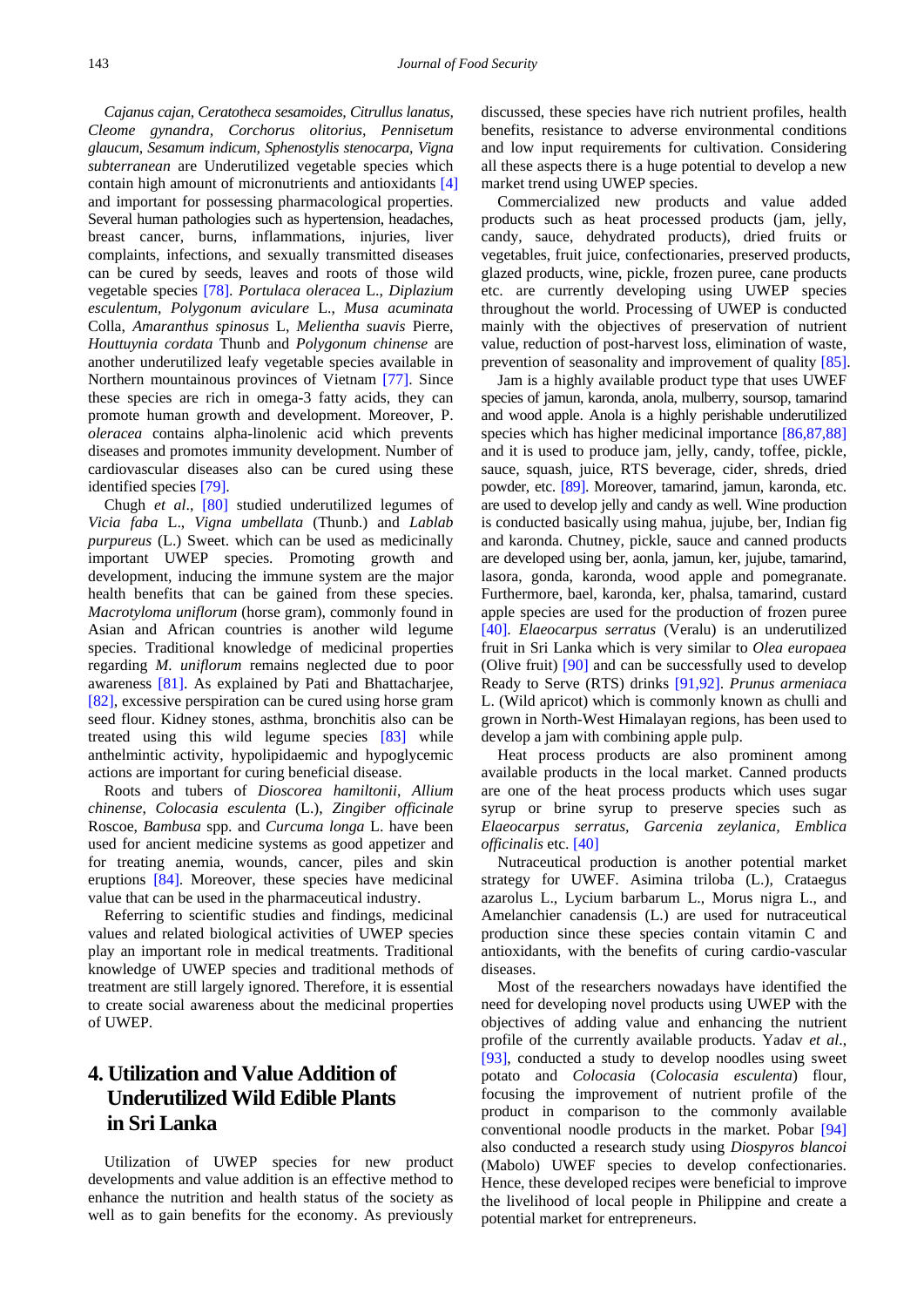Therefore, promoting the untapped market section of UWEP can be a promising solution for a number of health effects including malnutrition. If it's possible to diversify the market with novel and value added products from UWEP species, the economy of local farmers will be improved up to a satisfactory level.

#### **5. Future Strategies and Trends**

Malnutrition, poor health, hunger and starvation are still remaining as burning issues for mankind around the world. According to the FAO, currently there are around 800 million people in underprivileged population groups, who are still suffering from food and nutrition insecurity. Moreover, there has been a dramatic increase of chronic diseases including cancer, cardiovascular diseases and diabetes in developing countries because of unbalanced dietary patterns. Therefore, agricultural and horticultural researches should develop strategies not only to produce more food, but also to improve access for more nutritious foods. One promising approach to gain that objective is to promote diversity in the dietary pattern of these people. Development of new products that are affordable to the local people is one way of enhancing the consumption of nutritious food.

With raising population, there is a surge of interest among researches and food experts around the world about exploring the potentials of UWEP. Research and development (R&D) scopes were expanded with association of diversification of UWEP and evaluating their suitability for different agro-ecosystems including severe agro climatic conditions. Specifically focusing on the requirements of rural farmers in marginal agro-habitats with limited livelihood alternatives and the policy implementation for securing the necessities of life in rural farmers has been emphasized through several global platforms [\[95,96\].](#page-11-6)

As FAO claims, over a period of time many of these UWEP species are likely to face a dwindling state of 'vanishing crops/lost crops' [\[11\].](#page-9-30) Ignorance and lack of identification as a valuable food source, unacceptable taste, social value and lack of commercial cultivation can be listed as the causes which prevents UWEP from achieving its full potential. Due to these reasons they have either been poorly researched, less recognized for their nutritional value, had poor consumer preference and therefore continued with a tag of 'poor people's crops'. Therefore, this needs to be discussed in a global forum. Most of the countries have to start investing in UWEP, first to identify what are the available wild edibles and then to validate the species in respective regions. In terms of research conducting, almost all the studies have to start from basic ethnobotanical investigations and needs continuation until nutrition, health and other potential aspects are discovered [\[4\].](#page-9-1) Moreover, we need to involve communities and research scientists, do conservation and crop improvement, gather information, share knowledge and dissemination, create and maintain databases of UWEP species globally.

Bio fortification is a novel technology that can be used to enhance the nutritional values of a particular crop species through conventional breeding or genetic engineering [\[97\].](#page-11-7) This technology can be applied to the UWEP also which has the potential to overcome malnutrition in future generations. As previously

discussed micronutrients and other nutritional compounds such as α carotene and β carotene are also found in UWEP species. Therefore, a number of modifications like, Fe fortification, Zn fortification and β carotenes fortification can be used to modify the nutrient profiles of commercial food crops using the related genes of UWEP.

UWEP have a huge prospective to address one of the severe global threats namely "global food security" or "food insecurity". Due to the high population growth it will be very difficult to cater the required amount of food by growing major or staple crops. Therefore, focus needs to be shifted to alternative food sources. Literature shows that micronutrients and bioactive compounds in UWEP have potential to address that requirement. Furthermore, studies have to be conducted to evaluate bioaccessibility of micronutrients and other related compounds in lying with anti-nutrients of UWEP [\[10\].](#page-9-7) Accordingly, UWEP can be described as a sustainable, economically viable solution to food shortage with minimal environmental damage.

Depending on how we address the previously discussed strategies and trends related to UWEP will allow us to combat micronutrients and related deficiencies (hidden hunger) by diversifying our dietary needs in developing countries like Sri Lanka.

### **6. Conclusions**

Most of these ancient conventional knowledge about UWEP species are in the minds of our grandparents and most likely we will have to bury that knowledge along with them. Ongoing research studies and available data reveals that UWEP possess high nutritional values. These plants are a valuable source of protein, fat, fiber, vitamins, sugars, minerals and antioxidants. Beside the nutritional aspects, medicinal values and pharmacological importance also have been identified by a number of scientific studies done throughout the word. UWEP species ensure consistent yield despite adverse conditions and low input availability. Therefore, attention must be provided to promote cultivation, processing, and pharmaceutical production of UWEP. This paper strives to assemble and disseminate that knowledge in order to urge the researchers to study on UWEP. Application of modern processing methods along with incorporation of traditional knowledge will definitely provide a substantial base for the commercial exploitation of these plants to develop new food products (or for bio fortification), and also for the use in the pharmaceuticals industry. Still a wide gap in knowledge exists with regards to the exploration of actual gene pool in evaluating beneficial secondary metabolites, phytochemicals and other nutritional features in these UWEP resources.

#### **References**

- <span id="page-8-0"></span>[1] Magbagbeola, J.A., Adetoso, J.A. and Owolabi, O.A, "Neglected and underutilized species (NUS): panacea for community focused development to poverty alleviation/poverty reduction in Nigeria." *Journal of Economics and International Finance,* 2, 208-211, 2010.
- <span id="page-8-1"></span>[2] Williams, J.T. and Haq, N, "Global research on underutilized crops: an assessment of current activities and proposals for enhanced cooperation," *Journal of Bio Diversity International,*  14(6), 304-309, 2002.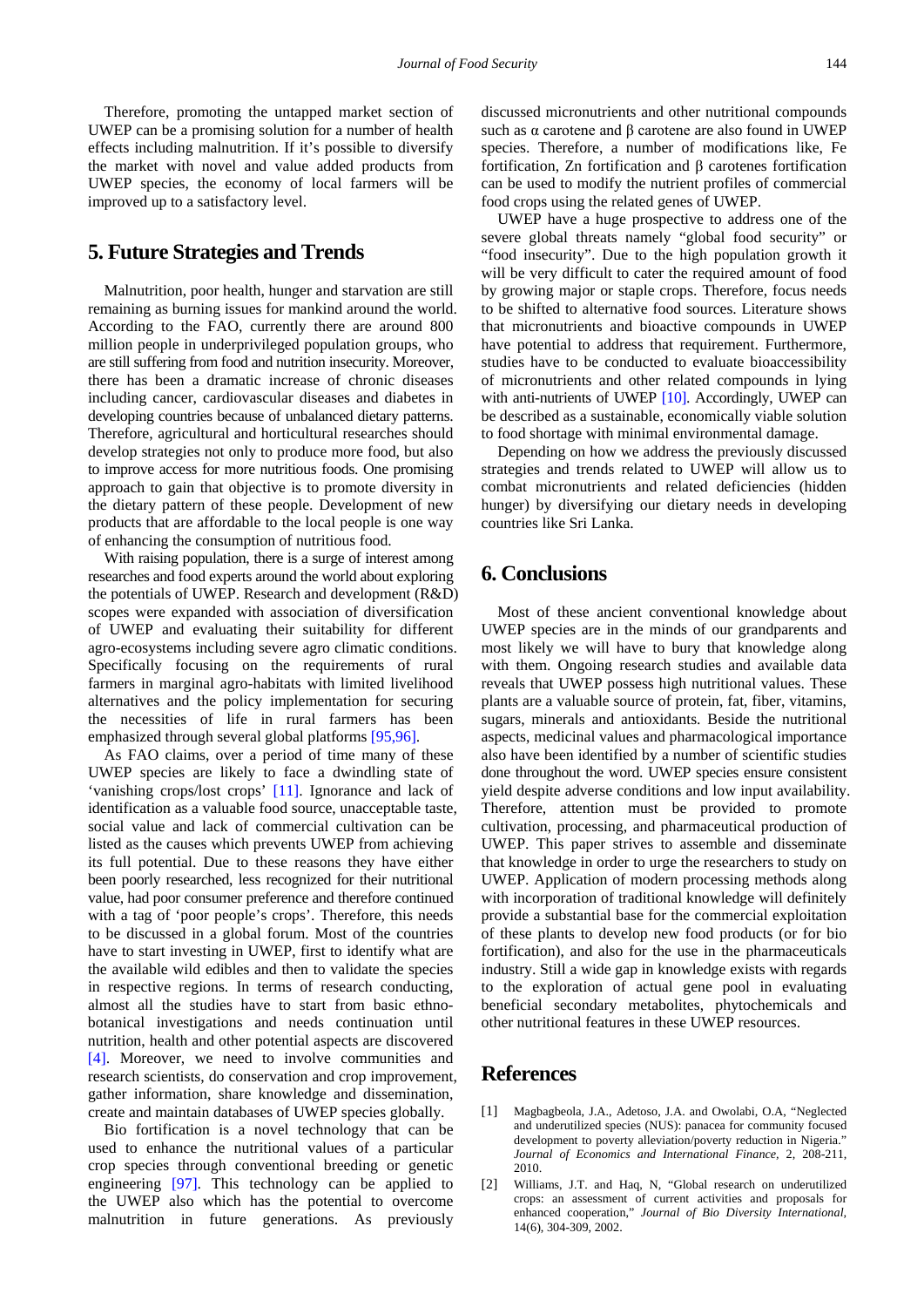- <span id="page-9-0"></span>[3] The state of the world's land and water resources for food and agriculture (SOLAW): Managing systems at risk. Food and Agriculture Organization of the United Nations, 2011.
- <span id="page-9-1"></span>[4] Dansi, A., Vodouh`e, R., Azokpota, P., Yedomonhan, H., Assogba, P. and Adjatin, A, "Diversity of the Neglected and Underutilized Crop Species of Importance in Benin," *The Scientific World Journal*, l, 1-19, 2012.
- <span id="page-9-2"></span>[5] Sajiwanie, J.W.A and Rathnayaka, R.M.U.S.K, "Investigation of nutritional value of selected Sri Lankan traditional root and tubers," *Scholars Academic Journal of Biosciences*, 4(8), 656-660, 2016.
- <span id="page-9-3"></span>[6] Godamulla, D. "Popularization of Traditional Roots and Tubers focusing of Biodiversity Conservation," Sri Lanka Nature Forum, 11, 123-129, 2008.
- <span id="page-9-4"></span>[7] Senanayake, S.A., Ranaweera, K.K.D.S., Bamunuarachchi, A. and Gunaratne, A. "Proximate analysis and phytochemical and mineral constituents in four cultivars of yams and tuber crops in Sri Lanka," *Trop Agric Res Ext*. 15 (1), 32-36, 2012.
- <span id="page-9-5"></span>[8] Kennedy, G., Nantel, G., and Shetty, P. "The scourge of" hidden hunger": global dimensions of micronutrient deficiencies," *Food Nutrition and Agriculture*, 32, 8-16, 2003.
- <span id="page-9-6"></span>[9] Bailey, R.L., West Jr, K.P. and Black, R.E. "The epidemiology of global micronutrient deficiencies," *Annals of Nutrition and Metabolism*, 66(2), 22-33, 2015.
- <span id="page-9-7"></span>[10] Food for All Report of the World Food Summit. Food and Agriculture Organization (FAO), Rome, Italy, 1996.
- <span id="page-9-30"></span>[11] FAO and Traditional Knowledge, The Linkages with Sustainability, Food Security and Climate Change Impacts. Food and Agriculture Organization (FAO), Rome, Italy, 2009.
- <span id="page-9-8"></span>[12] Sah, R. "Improving Food Security and Livelihood of Mountain People through Development of Agriculture," Agriculture *Research Station*, Lumle, Nepal, 23, 234-241, 2009.
- [13] Padulosi, S. Bergamini, N., Lawrence, T. "On-Farm Conservation of Neglected and Underutilized Species: Status, Trends and Novel Approaches to Cope with Climate Change," *In Proceedings of the International Conference*, 21, 201-213, 2012.
- <span id="page-9-9"></span>[14] Mayes, S., Massawe, F.J., Alderson, P.G., Roberts, J.A., Azam-Ali, S.N. and Hermann, "The potential for underutilized crops to improve security of food production," *Experimental Botany*, 63(3), 1075-1079, 2011.
- <span id="page-9-10"></span>[15] Stefano, P., Judith, T. and Per, R, "Fighting poverty, hunger and malnutrition with neglected and underutilized spice," *Biodiversity International*, 2013.
- <span id="page-9-11"></span>[16] Adebowale, K.O. and Adedire, C. O, "Chemical composition and insecticidal properties of the underutilized *Jatropha curcas* seed oil," *African Journal of Biotechnology*, 5(10), 901, 2006.
- [17] Ahmad, S.S., Javed, S, "Exploring the economic value of underutilized plant species in Ayubia National Park," *Pakistan Journal of Botany*, 39(5), 1435-1442, 2007.
- [18] Osewa, S.O., Alamu, O., Adetiloye, I.S., Olubiyi, M.R. and Abidogun, E.A, "Use of some Neglected and Underutilized Plant Species among Rural Dwellers in Akinyele Local Government Area of Oyo State," *Greener Journal of Agricultural Sciences*, 3(12), 817-822, 2013.
- [19] Tebkew, M., Asfaw, Z. and Solomon, Z, "Underutilized wild edible plants in the Chilga District, northwestern Ethiopia: focus on wild woody plants," *Agriculture & Food Security*, 3(12), 1-16, 2014.
- [20] Abubakar, S., Ogbadu, G.H., Usman, A.B., Segun, O., Olorode, O. and Samirah, I.U, "The underutilized vegetable plants of the federal capital territory (FCT) Abuja of Nigeria," *International Journal of Development and Sustainability*, 1(3), 34-643, 2012.
- <span id="page-9-12"></span>[21] Cecilia, M., Onyango, Catherine, N., Kunyanga, Edward, G., Ontita, Rama, D., Narla, John, W. and Kimenju, "Current status on production and utilization of spider plant (*Cleome gynandra* L.) an underutilized leafy vegetable in Kenya," *Genetic resource and crop evaluation*, 60 2183-2189, 2013.
- <span id="page-9-13"></span>[22] Ghane, S.G., Lokhande, V.H., Ahire, M.L. and Nikam, T.D, "*Indigofera glandulosa* Wendl. (Barbada) a potential source of nutritious food: underutilized and neglected legume in India," *Genetic Resources and Crop Evolution*, 57 (1), 147-153, 2010.
- <span id="page-9-14"></span>[23] Singh, B.P., Pandey, G., Sarolia, D.K., Pandey, M.K. and Pathak, R.K, "Shelf-life evaluation of Aonla cultivars," *Indian Journal of Horticulture*, 62(2), 137-140, 2005.
- <span id="page-9-15"></span>[24] Bhat, R. and Karim, A. A, "Exploring the nutritional potential of wild and underutilized legumes." *Comprehensive Reviews in Food Science and Food Safety*, 8(4), 305-331, 2009.
- <span id="page-9-16"></span>[25] Rymbai, H., Roy, A. R., Deshmukh, N.A., Jha, A. K., Shimray, W., War, G.F. and Ngachan, S.V, "Analysis study on potential underutilized edible fruit genetic resources of the foothills track of Eastern Himalayas, India," *Genetic resources and crop evolution*, 63(1), 125-139, 2016.
- <span id="page-9-17"></span>[26] Pande, A.K. Dubeg, R.K., Singh, V. and Vida, E, "Addressing the problem of micro nutrient malnutrition in NEH region underutilized crops" *International journal of food and nutritional sciences*, 3(3), 77, 2014.
- <span id="page-9-18"></span>[27] Llácer, G., Aksoy, U. and Mars, M, "Underutilized fruit crops in the Mediterranean region," *Cahiers Options Mediterraneennes* (CIHEAM), 1995.
- [28] Mansour KM. Underutilized fruit crops in Egypt. Eds, Llácer G, Aksoy U, Mars M. Underutilized fruit crops in the Mediterranean region, Cultures fruitières sous-utilisées dans la région méditerranéenne. Zaragoza. CIHEAM-IAMZ, 1995: 13-19.
- <span id="page-9-19"></span>[29] Rana, J.C., Krishna, K., Mohar, S., Rashmi, Y., Kuldeep, T., Rakesh, B. and Gayacharan, "Underutilized Grain Legumes: Rice Bean, Moth Bean, Adzuki Bean, Faba Bean and Horse Gram, Regional Expert Consultation on underutilized crops for food and national security in Asia and the Pacific, Thematic, strategic papers and country status reports, 2017.
- [30] Singh, M., Bisht, I.S., Dutta, M., Kumar, K., Basandrai, A.K., Kaur, L. and Bansal, K.C, "Characterization and Evaluation of Wild Annual Cicer Species for Agro - morphological Traits and Major Biotic Stresses under Northwestern Indian Conditions," *Crop Science*, 54(1). 229-239, 2014.
- [31] Alishahi, M., Halimi, M., Khansari, A. and Yavari, V, "Extracts of *Oliviera decumbens* and *Satureja khuzestanica* immunostimulants affect some innate immunity indices of *Cyprinus carpio* against *Aeromonas hydrophila* infection," *Aquaculture Research*, 47(9), 2909-2916, 2016.
- [32] Fathima, K.R., Tresina, Soris, P. and Mohan, V.R. "Nutritional and antinutritional assessment of *Mucuna pruriens* (L.) DC var. pruriens an underutilized tribal pulse," *Advances in Bioresearch*, 1(2), 79-89, 2010.
- <span id="page-9-20"></span>[33] Kayode, O., Esuoso, Harald, L., Ernst, B., Mohammed, K, "Unsaponifiable Lipid Constituents of Some Underutilized Tropical Seed Oils," *Journal of Agricultural and Food Chemistry*, 48, 231-234, 2010.
- <span id="page-9-21"></span>[34] Adebowale, K.O. and Adedire, C.O. "Chemical composition and insecticidal properties of the underutilized *Jatropha curcas* seed oil," *African Journal of Biotechnology*, 5(10), 901, 2006.
- <span id="page-9-22"></span>[35] Bandula, A., Jayaweera, C., De Silva, A., Oreiley, P., Karunarathne, A. and Malkanthi, S.H.P, "Role of underutilized crop value chains in rural food and income security in Sri Lanka," *Procedia food science*, 6: 267-270, 2016.
- <span id="page-9-23"></span>[36] Anjula, P, "Underutilized Plant Species in Asia-Pacific Region," Regional Expert Consultation on underutilized crops for food and national security in Asia and the Pacific. Thematic, strategic papers and country status reports, 2017.
- <span id="page-9-24"></span>[37] Arachchci, D.H.M. and Wijerathne, P.M, "Country report on the state of plant genetic resources for food and agriculture FAO/Government cooperation program," Department agriculture, 13-15, 2007.
- <span id="page-9-27"></span>[38] Malkanthi, S.H.P., Karunaratne, A.S, Amuwala, S.D. and Silva, P, "Opportunities and Challenges in Cultivating Underutilized Field Crops in Moneragala District of Sri Lanka," *Asian Journal of Agriculture and rural Development*, 4(1), 96-105, 2017.
- <span id="page-9-25"></span>[39] Madujith, T., Nadeeshani, H., Wimalasiri, K.M.S., Samarasinghe, G. and Silva, R, "Evaluation of the nutritional value addition of selected leafy vegetables grown in Sri Lanka," *Tropical agriculture research*, 3, 255-267, 2018.
- <span id="page-9-26"></span>[40] Dahanayake, N, "Some neglected and underutilized fruit-crops in Sri Lanka," *International Journal of Scientific and Research Publications*, 5(2), 1-7, 2015.
- <span id="page-9-28"></span>[41] Sajiwanie, J.W.A. and Rmusk, R, "Investigation of nutritional value of selected Sri Lankan traditional root and tubers." *Scholars Academic Journal of Biosciences*, 4(8), 656-660, 2016.
- [42] Pushpakumara, D.K.N.G., Heenkenda, H.M.S. and Marambe, B, "Kandyan home gardens: a time-tested good practice from Sri Lanka for conserving tropical fruit tree diversity," *In Tropical Fruit Tree Diversity*, 12 (5), 171-190, 2016.
- <span id="page-9-29"></span>[43] Padulosi, S., Heywood, V., Hunter, D. and Jarvis, A. "Underutilized Species and Climate Change: Current Status and Outlook," *In Crop Adaptation to Climate Change*, 16, 307-311, 2001.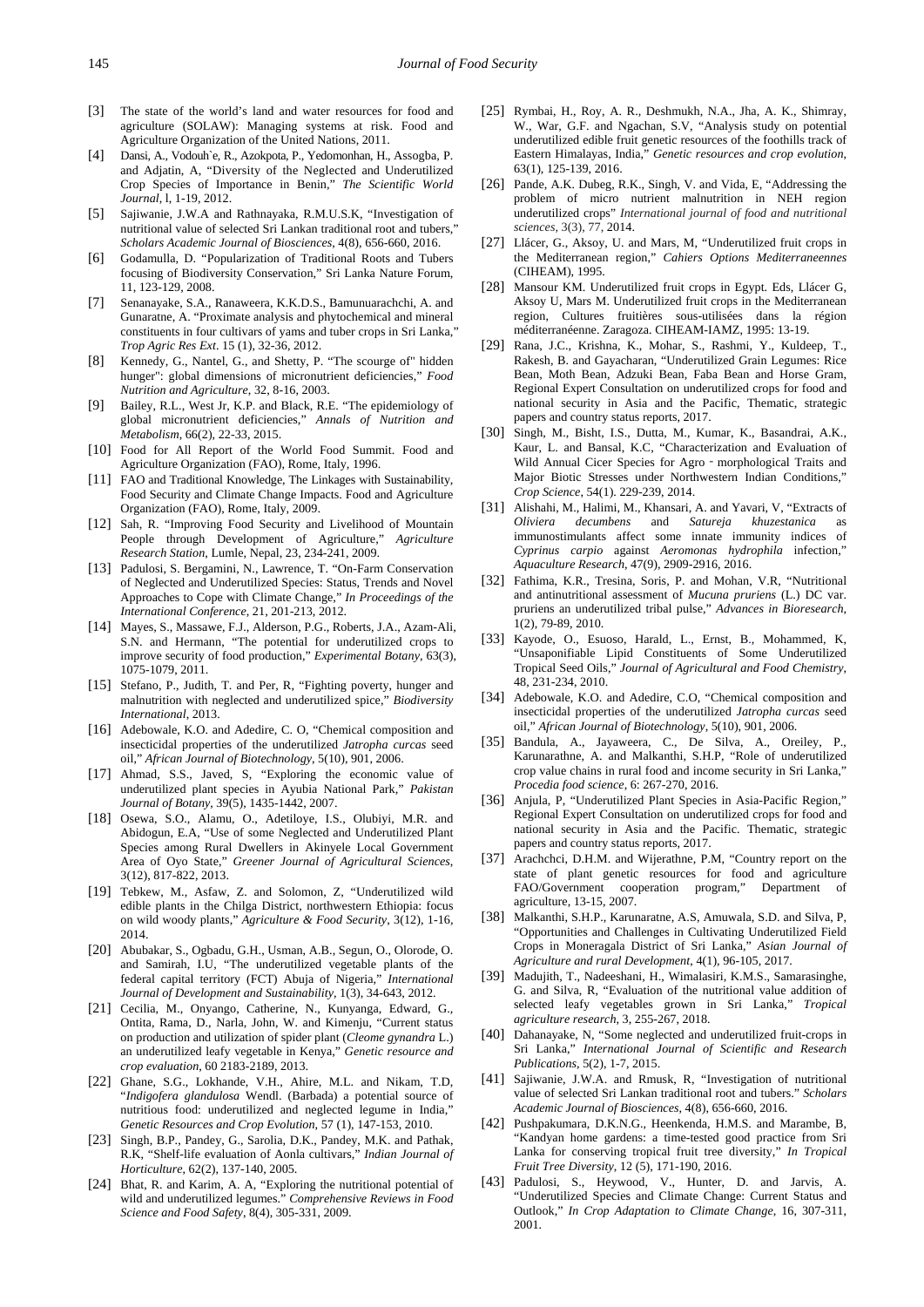- [44] Gunathilake, N., Hideyuki, M., Shruti, L., Osamu, S., Anparasam, M., Irham Van, T.H., Hitinayake, G., Kazuhike, T. and Snkantha, H, "Assessment of ecosystems services in home garden system in Indonesia, Sri Lanka and Vietnam ecosystem services, *Ecosystem Services*, 5(C), 124-136, 2013.
- <span id="page-10-0"></span>[45] Thompson, J.T., Hodgkin, K., Atta-Krah, D., Jarvis, C.H. and Padulosi, S, "Biodiversity in agro ecosystems. In: Scherr, S.J. and Mc Neely, J.A, Farming with Nature," *The Science and Practice of Eco agriculture*, 46-60, 2007.
- <span id="page-10-1"></span>[46] Chivenge, P., Mabhaudhi, T., Modi, A.T. and Mafongoya, P, "The Potential Role of Neglected and Underutilised Crop Species as Future Crops under Water Scarce Conditions in Sub-Saharan Africa" *International Journal of Environmental Research and Public Health*, 12, 5685–5711, 2015.
- <span id="page-10-2"></span>[47] Ganashan, P., Balendira, S., Dissanayake, M.D, Country report of the Food and Agriculture Organization international technical conference on plant genetic resource, 1996.
- <span id="page-10-3"></span>[48] Rajapaksa, U. *Traditional Food Plants in Sri Lanka*, 1998.
- <span id="page-10-4"></span>[49] Adhikari, L., Hussain, A. and Rasul, G. "Tapping the potential of neglected and underutilized food crops for sustainable nutrition security in the mountains of Pakistan and Nepal," *Journal of Sustainability*, 9(2), 291, 2017.
- <span id="page-10-5"></span>[50] Reddy, L., Reddy, L. and Koch, C, "Face identification in the near-absence of focal attention," *Vision research*, 46(15), 2336- 2343, 2006.
- <span id="page-10-6"></span>[51] Deshmukh, B.S. and Waghmode, A. "Role of wild edible fruits as a food resource: Traditional knowledge," *International Journal of Pharmacy and Life Sciences*, 2(7), 2011.
- <span id="page-10-7"></span>[52] Nadal, Urvashi, and Bhardwaj, R.L, "Medicinal, nutritional and economic security of tribal from underutilized fruits in *Aravali* region of district Sirohi, Rajasthan" *National Institute of Science Communication and Information Resources*, 423-432, 2015.
- <span id="page-10-8"></span>[53] Silva KDRR and Sirasa, MSF. Antioxidant properties of selected fruit cultivars grown in Sri Lanka. Food chemistry, 2018: 238: 203-208
- <span id="page-10-10"></span>[54] Freiberger CE, Vandwejagt DJ, Pastuzyn A, Glew RS, Mounkaila G, Millson M. and Glew RH. Nutrient content of the edible leaves of seven wild from Niger. Plant food for human nutrition, 1998: 53: 57-69.
- [55] Maikhuri, R.K, "Fuelwood consumption pattern of different tribal communities living in Arunachal Pradesh in North-East India,' *Bioresource Technology*, 35(3), 291-296, 1991.
- [56] Gorelick, J. and Bernstein, N, "Elicitation: an underutilized tool in the development of medicinal plants as a source of therapeutic secondary metabolites," *Advances in agronomy*, 124: 201-230, 2014.
- [57] Grivetti, L.E. and Ogle, B.M, "Value of traditional foods in meeting macro-and micronutrient needs: the wild plant connection," *Nutrition research reviews*, 13(1), 31-46, 2000.
- [58] Afolayan, A.J, and Jimoh, F.O, "Nutritional quality of some wild leafy vegetables in South Africa," *International journal of food sciences and nutrition*, 60(5), 424-43, 2009.
- <span id="page-10-9"></span>[59] Marimuthu, M., Venkatesh, M. and Poongodi, M. "X-ray diffraction analysis of nano sized seed powder of white colored germplasm of velvet bean (*Mucuna pruriens*), an underutilized wild south Indian food legume," *Nano Biomedicine and Engineering*, 5(3), 121-126, 2013.
- [60] Salvi, J. and Katewa, S.S. "A review: underutilized wild edible plants as a potential source of alternative nutrition," International Journal of Botanical Studyies, 1(4), 32-36, 2016.
- [61] Mahapatra, A.K. and Panda, P.C, "Wild edible fruit diversity and its significance in the livelihood of indigenous tribal: evidence from eastern India," *Food Security*, 4(2), 219-234, 2012.
- <span id="page-10-11"></span>[62] Liyanage, R., Jayathilake, C., Perera, O.S., Kulasooriya, S.A., Jayawardana, B.C. and Wimalasiri, S, "Protein and micronutrient contents of *Moringa oleifera* (Murunga) leaves collected from different localities in Sri Lank," *Asian Journal of Agriculture and Food Sciences*, 2(4), 2012.
- [63] Seifu, E, "Actual and potential applications of *Moringa stenopetala*, underutilized indigenous vegetable of Southern Ethiopia: a review," *International Journal of Agricultural and Food Research*, 3(4), 2015.
- <span id="page-10-12"></span>[64] Singh, A., Dubey, P. K., Chaurasiya, R., Mathur, N., Kumar, G., Bharati, S. and Abhilash, P. C, "Indian spinach: an underutilized perennial leafy vegetable for nutritional security in developing world," *Energy, Ecology and Environment*, *3*(3), 195-205, 2018.
- <span id="page-10-13"></span>[65] Guzelsoy, N.A., Ucurum, O., Tokat, E., Ayfer, T.A.N., Ay, S.T. and Ozbek, K, "Nutritional properties of some wild edible plant species in Turkey," *ANADOLU Ege Tarımsal Araştırma Enstitüsü Dergisi*, 27(2), 39-45, 2017.
- <span id="page-10-14"></span>[66] Charles, A.L., Sriroth, K. and Huang, T. "Proximate composition, mineral contents, hydrogen cyanide and phytic acid of cassava genotypes," *Food chemistry*, 92, 615-620, 2005.
- <span id="page-10-15"></span>[67] Bhandari, M.R., Kasai, T. and Kawabata, J, "Nutritional evaluation of wild yam (*Dioscorea* spp.) tubers of Nepal," *Food chemistry*, 82(4), 619-623, 2003.
- <span id="page-10-16"></span>[68] Omotayo, A.O. and Aremu, A.O, "Underutilized African indigenous fruit trees and food–nutrition security: Opportunities, challenges, and prospects*," Food and Energy Security,* 9(3), e220, 2020.
- <span id="page-10-17"></span>[69] Kulip, J, "An ethnobotanical survey of medicinal and other useful plants of Muruts in Sabah, Malaysia," *Telopea*, 10(1), 81-98, 2003.
- <span id="page-10-18"></span>[70] Valentová, K. and Ulrichová, J, "*Smallanthus sonchifolius* and *Lepidium meyenii*-prospective Andean crops for the prevention of chronic diseases," *Biomedical Papers*, 147(2), 119-130, 2003.
- [71] Baldermann, S., Blagojević, L., Frede, K., Klopsch, R., Neugart, S., Neumann, A. and Schreiner, M, "Are neglected plants the food for the future? Critical Reviews in Plant Sciences," 35(2), 106-119, 2016.
- <span id="page-10-19"></span>[72] Chang, A., Lim, M.H., Lee, S.W., Robb, E.J. and Nazar, R.N, "Tomato phenylalanine ammonia-lyase gene family, highly redundant but strongly underutilized," *Journal of Biological Chemistry*, 283(48), 33591-33601, 2008.
- <span id="page-10-20"></span>[73] Satheesh, N, "Review on distribution, nutritional and medicinal values of *Casimiroa edulus* llave-an underutilized fruit in Ethiopia," *Journal of Agriculture and Environmental Sci*ence, 15(8), 1574-1583, 2008.
- <span id="page-10-21"></span>[74] Wickramasinghe, H.A.M., Takigawa, S., Matsuura-Endo, C., Yamauchi, H. and Noda, T. "Comparative analysis of starch properties of different root and tuber crops of Sri Lanka," *Food Chemistry*, 112(1), 98-103, 2009.
- <span id="page-10-22"></span>[75] Omotayo, A.O., Ncama, K. and Aremu, A.O, "Potentials of the underutilized Kei-apple (*Dovyalis caffra* L.): beyond its nutritional and functional value," 2018.
- <span id="page-10-23"></span>[76] Oboh, H.A. and Okhai, E.O, "Antioxidant and free radical scavenging abilities of some indigenous Nigerian drinks, *Nigerian Journal of Basic and Applied Sciences*, 20(1), 21-26, 2012.
- <span id="page-10-24"></span>[77] Vu, D.T. and Nguyen, T.A, "The neglected and underutilized species in the Northern mountainous provinces of Vietnam' *Genetic Resources and Crop Evolution*, 64(6), 1115-1124, 2017.
- <span id="page-10-25"></span>[78] Aniya, Y., Koyama, T., Miyagi, C., Miyahira, M. and Inomata, C, "Free radical scavenging and hepatoprotective actions of Crassocenhalum crenidioides from Okinawa Islands," The *Crassocephalum crepidioides* from Okinawa Islands," *Japanese Journal of Pharmacology*, 88 (1), 187, 2002.
- <span id="page-10-26"></span>[79] Srivastava, R., Srivastava, V. and Singh, A, "Multipurpose Benefits of an Underexplored Species Purslane (*Portulaca oleracea* L.): A Critical Review," *Environmental Management*, 1-12, 2021.
- <span id="page-10-27"></span>[80] Chugh, V., Mishra, V., Dwivedi, S.V. and Sharma, K.D, "Purslane (*Portulaca oleracea* L.): An underutilized wonder plant with potential pharmacological value," *The Pharma Innovation Journal*, 8(6), 236-246, 2019.
- <span id="page-10-28"></span>[81] Bhartiya, A., Aditya, J.P. and Kant, L, "Nutritional and remedial potential of an underutilized food legume horsegram (*Macrotyloma uniflorum*): a review," Journal of Animal and Plant Science, 25(4), 908-920, 2015.
- <span id="page-10-29"></span>[82] Pati, C.K. and Bhattacharjee, A, "Seed potentiation of a horsegram cultivar by herbal manipulation," *International Jornal of Medicinal Plants Resources*, 2 (1), 152-155, 2013.
- <span id="page-10-30"></span>[83] Yadav, B.S., Yada, v R.B., Kumari, M. and Khatkar, B.S, "Studies on suitability of wheat flour blends with sweet potato, colocasia and water chestnut flours for noodle making," *LWT-Food Science and Technology*, 57(1), 352-358, 2014.
- <span id="page-10-31"></span>[84] Gill, I. Valivety, R, "Polyunsaturated fatty acids. Part 1: occurrence, biological activities and applications," *Trends Biotechnol*, 15(10), 401-409, 1997.
- <span id="page-10-32"></span>[85] Ravani, A. and Joshi, D.C, "Processing for value addition of underutilized fruit crops," *Trends Postharvest Technology*, 2, 15-21, 2014.